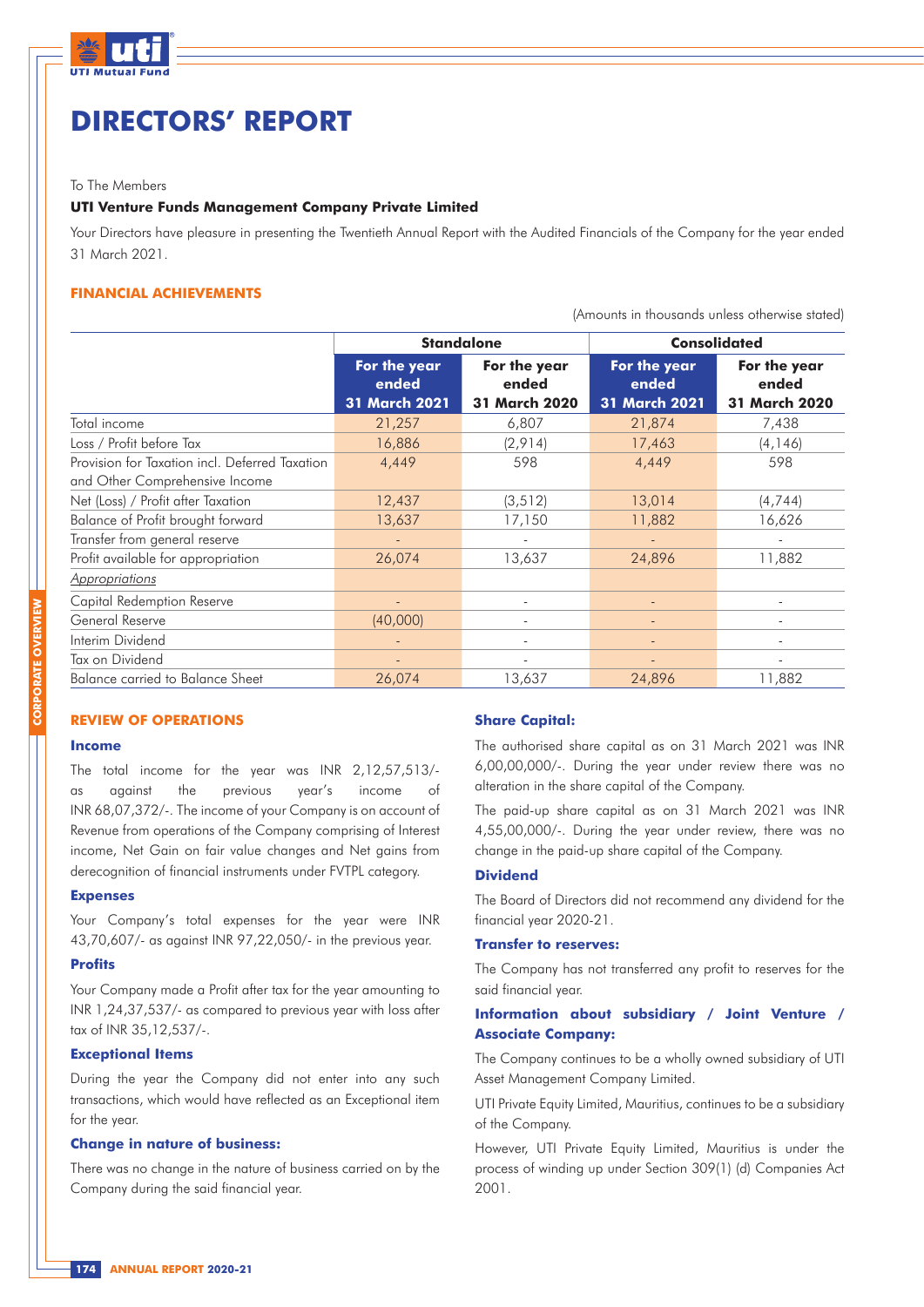# **DIRECTORS' REPORT (Contd.)**

The Statement containing salient features of the financial statement of subsidiaries / associate companies / joint ventures in Form AOC-1 has been enclosed as **Annexure - 1.** 

During the said financial year, no other Company has become or ceased to be a subsidiary / joint venture / associate Company of the Company.

#### **Transfer of unclaimed / unpaid dividend to Investor Education and Protection Fund:**

The Company need to transfer unclaimed / unpaid divided to the Investor Education and Protection Fund did not arise during the said financial year.

#### **Material changes and commitments:**

No material changes and commitments affecting the financial position of the Company occurred between the end of the financial year to which the financial statements relate and on the date of this report.

#### **Loans, guarantees and investments:**

The Company has not advanced any loan or given guarantee or provided security in connection with any loan to any person or body corporate, under Section 186 of the Act, during the said financial year.

#### **Related party transactions:**

The Company has not entered into any contract / arrangement with related parties, as referred to in Section 188 of the Act, other than those disclosed under the financial statements for the year under review.

#### **Auditors and their report:**

Chandran & Raman, Chartered Accountants, having office at - 28, 7<sup>th</sup> Main, 2<sup>nd</sup> Block, Jayanagar, Bengaluru - 560079 were appointed as the statutory auditors of the Company by C&AG pursuant to their letter dated 14 August 2020 for 2020- 21. However, Office of Comptroller & Audit General of India (C&AG) vide their letter dated 8<sup>th</sup> February 2021 had informed that C&AG Audit is not applicable to the Company from 2020- 21. Hence, the Chandran & Raman, Chartered Accountants will discharge the functions as Statutory Auditors instead of C&AG Auditors for 2020-21.

Furthermore, the Auditors' Report for the financial year ended, 31 March, 2021 is annexed herewith for your kind perusal and information as **Annexure –3.**

#### **STANDALONE & CONSOLIDATED FINANCIALS:**

#### **Qualification in the Audit Report:**

Following is the note of qualification placed by the statutory auditors in the Audit Report:

Attention of the members is invited to the footnote to note-4 to the Ind AS financial statements regarding fair value of investments in certain funds as at 31 March 2021 being based on estimate as per the unaudited statements provided by the funds' management. We are unable to ascertain the impact of such non-audit of the same on these Ind AS financial statements for the year ended on that date.

#### **Board's reply:**

The audit of Fund is completed after the completion of valuation of the investments, which is generally completed in the month of May, and hence the unaudited NAVs have been provided to the Auditor. However, the audited NAVs are not significantly different from the unaudited NAVs.

#### **Emphasis of Matter:**

Attention of the members is invited to footnote no 1(a) to the Ind AS financial Statement, NO Financial Statements of the Subsidiary UTI Private Equity Limited, Mauritius has been prepared as at 31 March 2021, reliance is placed on the unaudited financials dated 26 June 2020 filed with competent authorities, the effect of net assets and net liabilities on the consolidated financial statements is NIL, our opinion is not qualified in respect of this matter.

#### **Board's reply:**

UTI Private Equity Limited has filed the wounding up application on 30th June 2020. All the documents in this respect has been submitted to the registrar of the company, however the clearance in this respect is still to be received. Since the approval has not been received the last drawn financial of UTI Private Equity Limited i.e. Financial dated 26th June 2020 has been considered for Consolidation in consultation with the statutory auditors.

#### **C&AG report:**

C&AG report is not applicable to the Company from the year ended 31 March 2021 onwards.

## **Conservation of energy, technology absorption and foreign exchange earnings & outgo:**

# **A. CONSERVATION OF ENERGY:**

The Company is not paying rent and hence the same is not applicable.

#### **B. TECHNOLOGY ABSORPTION:**

Since the Company is carrying on fund management activity there is no absorption of technology.

#### **C. FOREIGN EXCHANGE EARNINGS AND OUTGO:**

Foreign exchange inflow – NIL

Foreign exchange outflow – NIL

#### **Risk Management:**

Your Company has periodic assessments to identify the risk areas. A review of the potential risk is made and management is briefed on the risks in advance which enables the Company to control risk through a properly defined plan. The elements of risk threatening the Company's existence is very minimal.

#### **Corporate Social Responsibility ("CSR"):**

The Company is not covered under the mandatory provisions of CSR under the Act, for the said financial year.

#### **Directors and Key Managerial Personnel ("KMP"):**

For the financial year ended 31 March 2021, Mr. I Rahman (DIN: 01818725) Nominee Director, Mr. Surojit Saha (DIN: 06584521) Director and Mr. Rohit Gulati (DIN: 08366349) Additional Director are on the Board of your Company.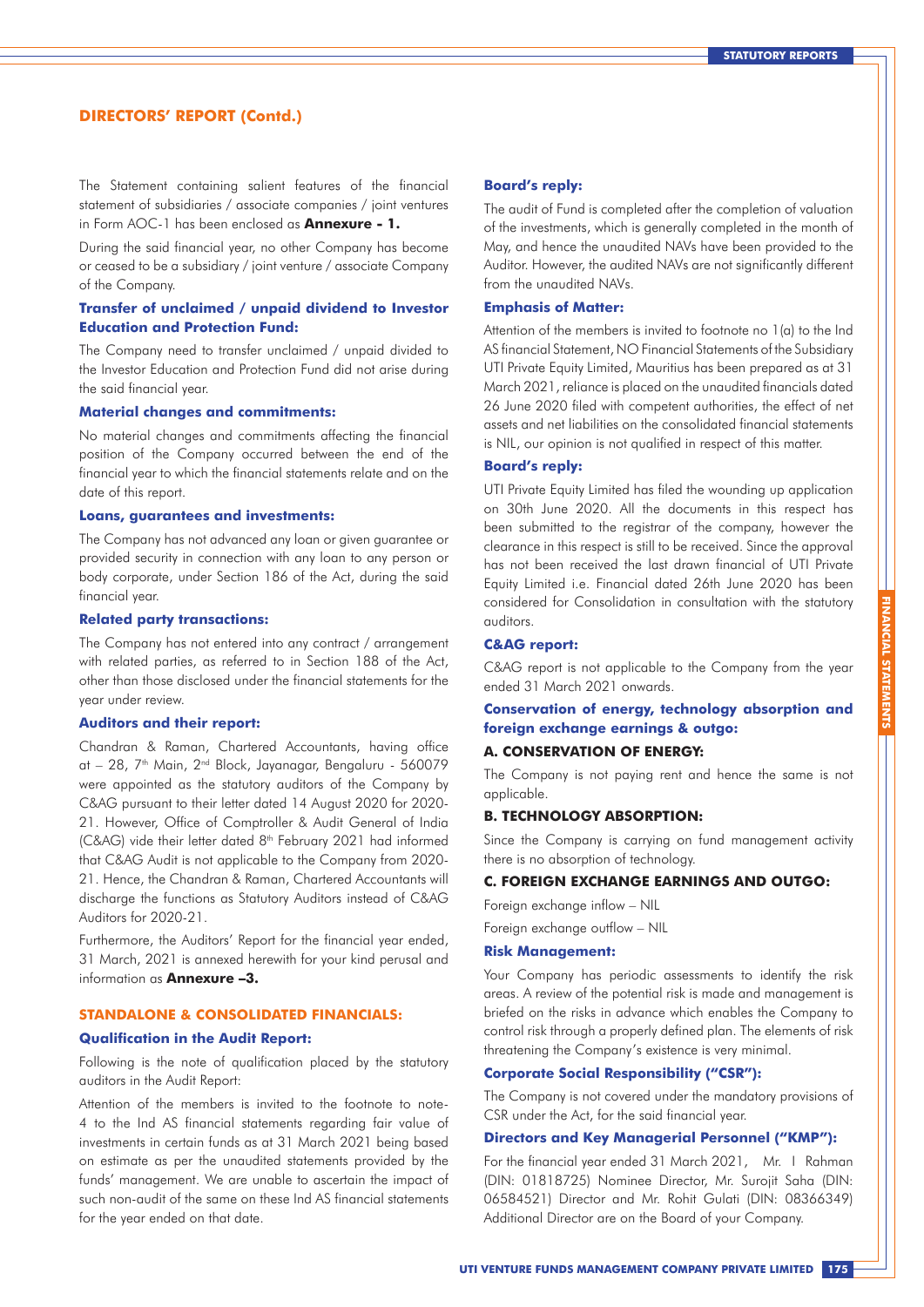

# **DIRECTORS' REPORT (Contd.)**

Mr. K.E.C Rajakumar (DIN: 00044539) Managing Director, has resigned from his post with effect from 24 April 2020.

Mr. Venkatadri Chandrasekaran (DIN: 03126243) Managing Director, has resigned from his post with effect from 17 August 2020.

Mr. Surojit Saha (DIN: 06584521) was regularised as Director with effect from 29 June 2020.

Mr. Rohit Gulati (DIN: 08366349) was appointed as Additional Director with effect from 02 December 2020.

#### **Meetings of the Board of Directors:**

The Company has held 5 (Five) Board meetings during the said financial year and the attendance details of each of the directors at the said Board Meetings are as under:

| Date of the          | <b>Attendance of Directors</b>    |         |                                         |                  |                         |  |  |  |
|----------------------|-----------------------------------|---------|-----------------------------------------|------------------|-------------------------|--|--|--|
| <b>Board Meeting</b> | Mr. KEC Raja Kumar   Mr. I Rahman |         | <b>Mr. Venkatadri</b><br>Chandrasekaran | Mr. Surojit Saha | <b>Mr. Rohit Gulati</b> |  |  |  |
| 24 April 2020        | Present                           | Present | Present                                 | Present          | NA                      |  |  |  |
| 14 July 2020         | N.                                | Present | Present                                 | Present          | NА                      |  |  |  |
| 14 August 2020       | ΝA                                | Present | Absent                                  | Present          | NА                      |  |  |  |
| 02 December 2020     | N.                                | Present | <b>NA</b>                               | Present          | <b>NA</b>               |  |  |  |
| 15 March 2021        | ΝA                                | Present | <b>NA</b>                               | Present          | Present                 |  |  |  |

#### **Deposits:**

The Company has not accepted any deposits covered under Chapter V of the Act, during the said financial year.

#### **Internal Financial Controls and their adequacy**

The Company has adequate and necessary policies and procedures in place for orderly and efficient conduct of its business, safeguarding of its assets, prevention and detection of frauds and errors and for ensuring accuracy and completeness of accounting records and timely preparation of reliable financial statements.

## **Annual Evaluation:**

The provision of section 134(3)(p) relating to Board evaluation is not applicable on the Company for 2020-21.

#### **Independent directors and declaration:**

The provisions of Section 149 pertaining to the appointment of Independent Directors do not apply to the Company.

# **Nomination, Remuneration and Stakeholders Relationship Committee:**

The Provisions of Sec. 178(1) of the Companies Act, 2013 read with Rule 6 of the Companies (Meeting of Board and its Power) Rules, 2014 pertaining to Constitution of Nomination & Remuneration Committee is not applicable to the Company for 2020-21.

#### **Audit Committee**

The provisions of Section 177 of the Companies Act, 2013 read with Rule 6 and 7 of the Companies (Meetings of the Board and its Powers) Rules, 2013 are not applicable to the Company.

#### **Secretarial Audit report:**

The provisions of Section 204 of the Companies Act, 2013 pertaining to the Secretarial Audit do not apply to our Company.

#### **Cost Audit:**

The provisions of Section 148 of the Companies Act, 2013 pertaining to the Cost Audit do not apply to our Company.

#### **Vigil Mechanism:**

The provisions of Section 177(9) and (10) of the Companies Act, 2013 do not apply to our Company.

### **Shares**

a. Buy Back of Securities

The Company has not bought back any of its securities during the year under review.

b. Sweat Equity

The Company has not issued any Sweat Equity Shares during the year under review.

c. Bonus Shares

No Bonus Shares are issued during the year under review.

d. Employees Stock Option Plan

The Company has not provided any Stock Option Scheme to the employees.

e. Equity shares with differential voting rights:

The Company has not issued Equity Shares with differential voting rights within the meaning of Section 43(a) (ii) of Companies Act, 2013 read with rules made there under.

# **Significant and material orders passed by the regulators / courts / tribunals:**

There are no significant orders passed by the regulators / courts / tribunals which would impact the going concern status of the Company and its future operations.

## **Statement on Compliance of applicable Secretarial Standards:**

The Board of Directors of the Company confirms that the applicable secretarial standards have been complied with.

#### **Complaints of sexual harassment:**

No complaints of sexual harassment have been received during the said financial year.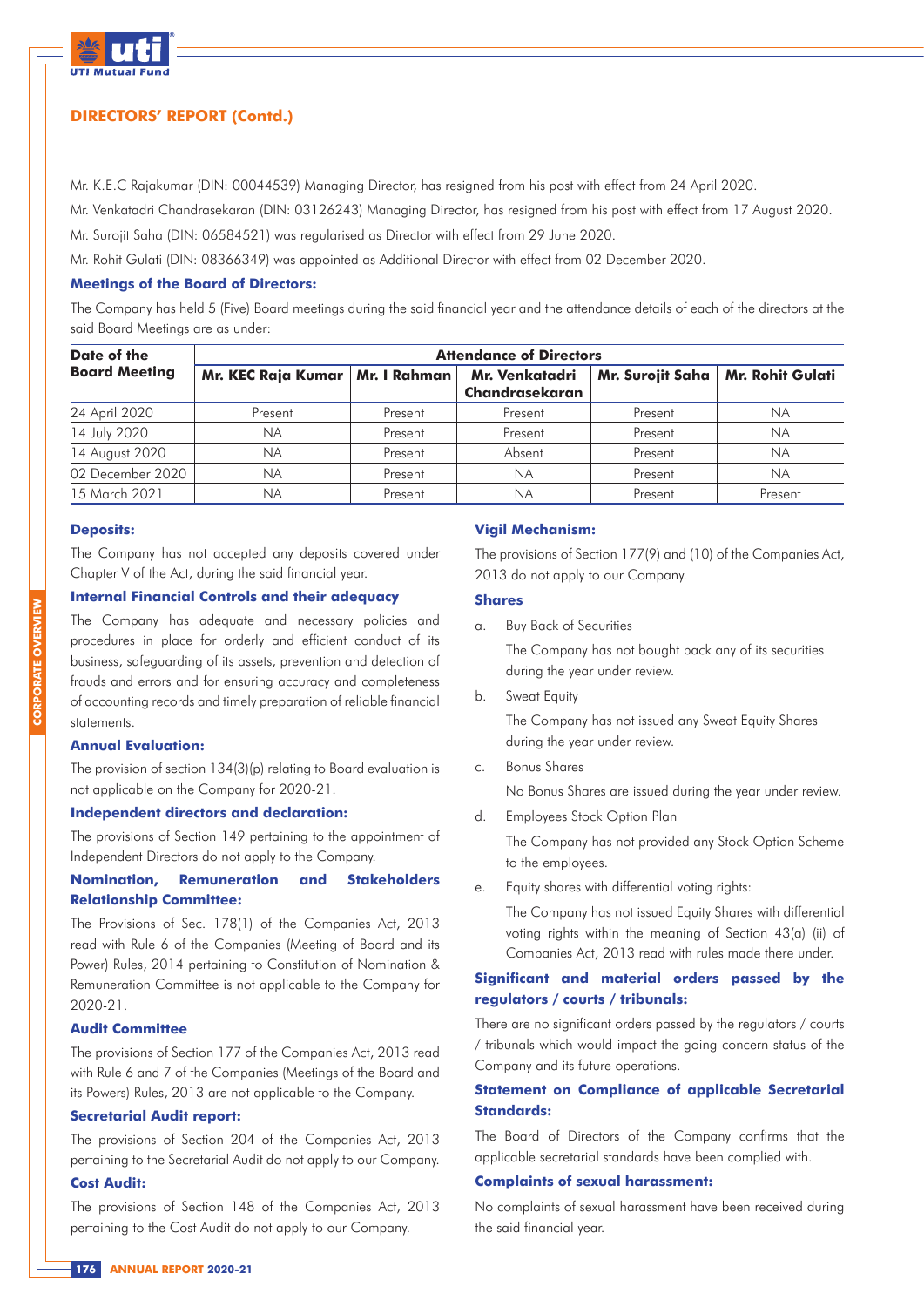# **DIRECTORS' REPORT (Contd.)**

#### **Details in respect of fraud reported by auditors:**

No instances of fraud are reported by auditors pursuant to Section 143 (12) of the Companies Act, 2013.

#### **Director's Responsibility Statement**

Pursuant to the requirement under Section 134(5) of the Companies Act, 2013 with respect to Directors Responsibility Statement, it is hereby confirmed:

- a) that in the preparation of the annual accounts, the applicable accounting standards had been followed along with proper explanation relating to material departures;
- b) that the directors had selected such accounting policies and applied them consistently and made judgments and estimates that are reasonable and prudent so as to give a true and fair view of the state of affairs of the Company at the financial year ended 31 March 2021 and of the profit and loss of the Company for that period;
- c) that the directors had taken proper and sufficient care for the maintenance of adequate accounting records in accordance with the provisions of this Act for safeguarding the assets of the Company and for preventing and detecting fraud and other irregularities;
- d) that the accounts for the year ended 31 March 2021 is prepared on a 'going concern' basis;
- e) that the Company being an unlisted Company, Section 134(5)(e) of the Act does not apply.
- f) that the directors had devised proper systems to ensure compliance with the provisions.

#### **Personnel**

Your Directors wish to place on record their appreciation of the services rendered by the employees of the Company. The particulars of employees as required under rule 5(2) of the Companies (Appointment and Remuneration of Managerial Personnel) Rules, 2014 are placed at the Annual General Meeting. In case any member is desirous of having a copy of this statement, it will be provided to him / her on request.

#### **Acknowledgement**

Relationships with members, investors of the funds under management, Reserve Bank of India, Securities and Exchange Board of India, Department of Company Affairs, other Regulatory authorities, investee companies and our bankers remained excellent during the year under review. Your Directors are grateful for the support extended by them and look forward to receiving their continued support and encouragement.

For and on behalf of the Board of Directors

Place: Mumbai Date: 07 June 2021

Director Nominee Director

**Surojit Saha Imtaiyazur Rahman** 

(DIN: 06584521) (DIN: 01818725)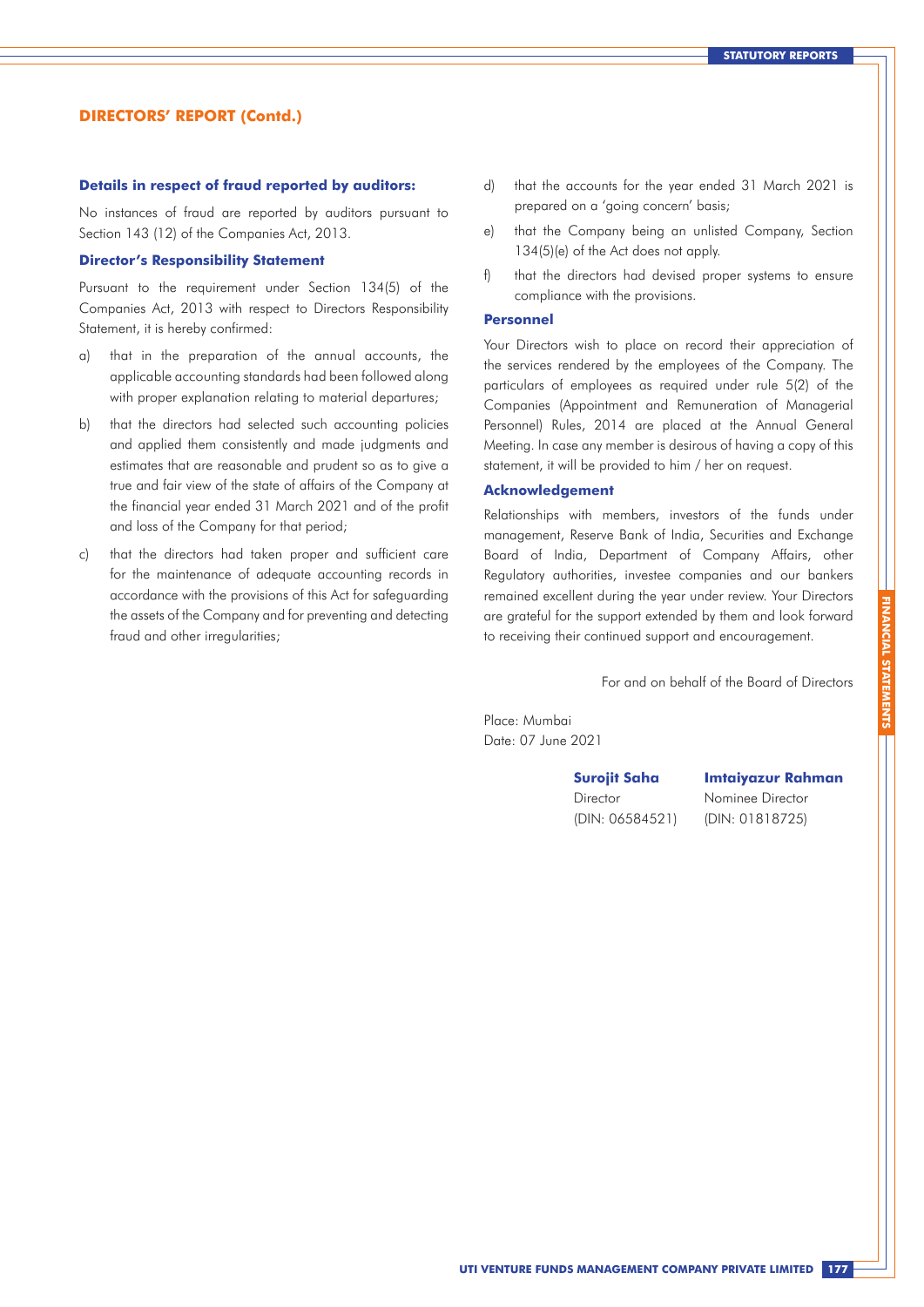

# **ANNEXURE – I**

# **FORM AOC-1**

(Pursuant to first proviso to sub-section (3) of section 129 read with rule 5 of Companies (Accounts) Rules, 2014)

**Statement containing salient features of the financial statement of subsidiaries / associate companies / joint ventures**

|  | <b>Part "A": Subsidiaries</b> |
|--|-------------------------------|
|  |                               |

| Sl. No                                                    | 01                                                           |                                                                 |  |  |  |
|-----------------------------------------------------------|--------------------------------------------------------------|-----------------------------------------------------------------|--|--|--|
| <b>Name of the Subsidiary</b>                             | UTI Private Equity Limited, Mauritius                        |                                                                 |  |  |  |
| The date since when subsidiary was acquired               | 19 September 2005                                            |                                                                 |  |  |  |
| Reporting period for the subsidiary concerned, if         | 01 April 2020 to 31 March 2021                               |                                                                 |  |  |  |
| different from the holding company's reporting<br>period. |                                                              |                                                                 |  |  |  |
| Reporting currency and exchange rate as on the last       |                                                              | USD and the exchange rate as at 31 March 2021 for Profit & loss |  |  |  |
| date of the relevant Financial year in the case of        | items and for Balance sheet items INR 73.5047/USD (RBI Rate) |                                                                 |  |  |  |
| foreign subsidiaries.                                     |                                                              |                                                                 |  |  |  |
| <b>Particulars</b>                                        | * As on 31 March 2021<br>(Amounts in INR)                    | As on 31 March 2020<br>(Amounts in INR)                         |  |  |  |
| <b>Share Capital</b>                                      | 7,97,335                                                     | 7,97,335                                                        |  |  |  |
| <b>Reserves &amp; Surplus</b>                             | (12, 49, 579.9)                                              | (18,65,273.32)                                                  |  |  |  |
| <b>Total Assets</b>                                       |                                                              | 24,726.57                                                       |  |  |  |
| <b>Total Liabilities</b>                                  |                                                              | 24,726.57                                                       |  |  |  |
| <b>Investments</b>                                        | -                                                            | <b>NIL</b>                                                      |  |  |  |
| <b>Turnover</b>                                           |                                                              | 6,57,741.98                                                     |  |  |  |
| Profit / (loss) before taxation                           | 5,69,146.89                                                  | (99, 283.23)                                                    |  |  |  |
| <b>Provision for taxation</b>                             | <b>NIL</b>                                                   | <b>NIL</b>                                                      |  |  |  |
| Profit / (loss) after taxation                            | 5,69,146.89                                                  | (99, 283.23)                                                    |  |  |  |
| <b>Proposed Dividend</b>                                  | <b>NIL</b>                                                   | <b>NIL</b>                                                      |  |  |  |
| <b>Extent of Shareholding (in percentage)</b>             | 100%                                                         | 100%                                                            |  |  |  |

\* UTI Private Equity Limited, Mauritius has not been prepared its financial statements as at 31 March 2021, as it is under the process of winding up as per the respective laws, applicable and figures are considered based on unaudited financials dated 26 June 2020 filed with competent authorities.

Note: This Form is to be certified in the same manner in which the Balance Sheet is to be certified.

For and on behalf of Board of Directors **UTI Venture Funds Management Company Private Limited**

#### **Surojit Saha I Rahman**

Director Nominee Director

DIN: 06584521 DIN: 01818725

Date: 07 June 2021 Place: Mumbai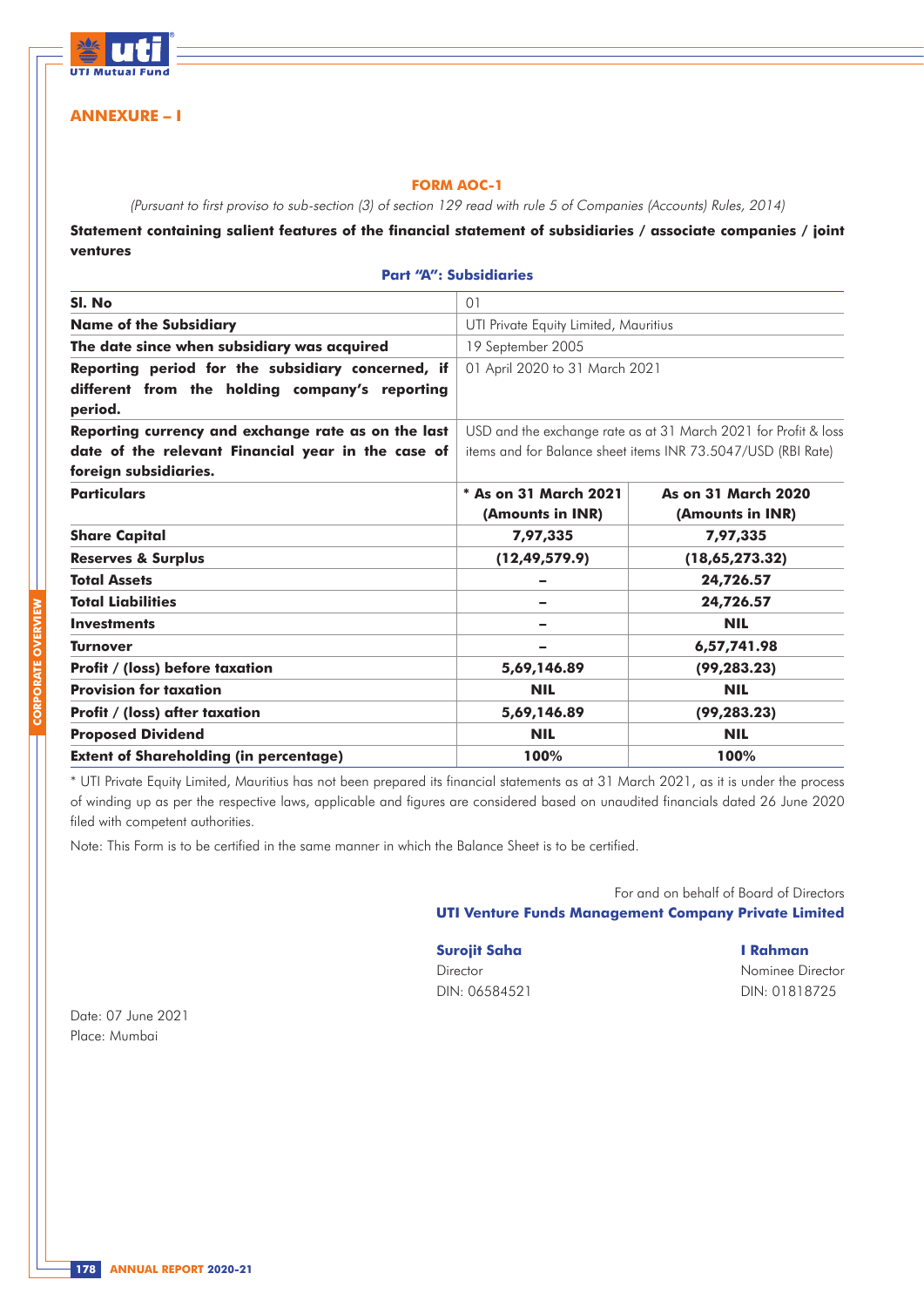# **DETAILS OF SHAREHOLDERS**

| <b>SI</b>    | Name of the shareholder<br>No. and ledger folio                  | <b>Address of the shareholder</b>                                                                         | No. of equity shares of INR<br>10/- each held at the end<br>of the year (31 March 2021) | $%$ of<br><b>Shares</b><br>held |
|--------------|------------------------------------------------------------------|-----------------------------------------------------------------------------------------------------------|-----------------------------------------------------------------------------------------|---------------------------------|
|              | <b>UTI Asset Management</b><br><b>Company Limited &amp; E/11</b> | UTI tower G n Block, Opp ICICI Bank,<br>Bandra Kurla Complex, Bandra East,<br>Mumbai                      | 45,49,930                                                                               | 99.9986%                        |
| 2            | *I Rahman & E/13                                                 | E-402, Dheeraj Heritage, Recidency II,<br>Daulat Nagar, Santacruz West Mumbai -<br>400054                 | 10                                                                                      | 0.0002%                         |
| 3            | *Vinay Lakhotia & E/18                                           | Shiv Darshan CHS, Sector-12, Flat No.801,<br>Sanpada, Navi Mumbai-400705                                  | 20                                                                                      | 0.0004%                         |
| 4            | *Surojit Saha & E/19                                             | A 403, Temple View, Raheja Township,<br>Malad (East), Mumbai - 400097                                     | 20                                                                                      | 0.0004%                         |
| 5            | *Vivek Maheshwari & E/20                                         | C/o. UTI AMC Ltd.<br>UTI tower G n Block, Opp ICICI Bank,<br>Bandra Kurla Complex, Bandra East,<br>Mumbai | 20                                                                                      | 0.0004%                         |
| <b>TOTAL</b> |                                                                  |                                                                                                           | 45,50,000                                                                               | 100%                            |

**\*** Nominee Shareholders of UTI Asset Management Company Limited.

For **UTI Venture Funds Management Company Private Limited**

**Surojit Saha** 

Director (DIN: 06584521)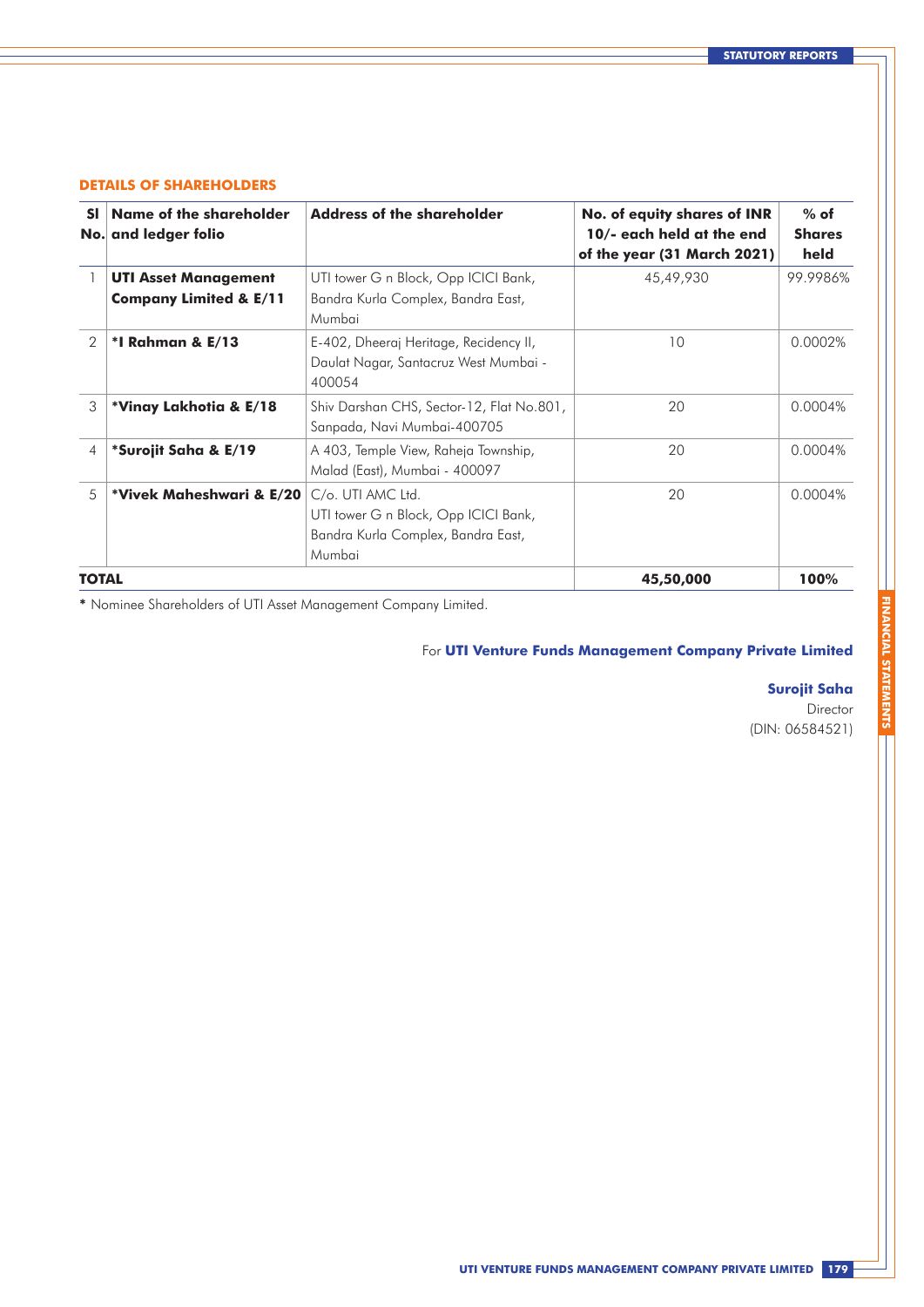

# **INDEPENDENT AUDITOR'S REPORT**

# **INDEPENDENT AUDITORS' REPORT TO THE MEMBERS OF UTI VENTURE FUNDS MANAGEMENT COMPANY PRIVATE LIMITED**

#### **Qualified Opinion**

We have audited the accompanying consolidated Ind AS financial statements of UTI Venture Funds Management Company Private Limited ("the Company") and its wholly owned subsidiary- UTI Private Equity Limited (earlier known as UTI Private Equity Advisors Private Limited) (together referred as the "Group"), which comprise the Consolidated Balance Sheet as at 31 March 2021, the Consolidated Statement of Profit and Loss, the Consolidated Statement of Changes in Equity and Consolidated Statement of Cash flows for the year then ended and notes to the Ind AS financial statements, including a summary of significant accounting policies and other explanatory information.

In our opinion and to the best of our information and according to the explanations given to us, except for the effects of the matters described in the Basis for Qualified Opinion section of our report, the aforesaid consolidated Ind AS financial statements give the information required by the Companies Act, 2013 (Act) in the manner so required and give a true and fair view in conformity with the accounting principles generally accepted in India, of the state of affairs of the Group as at 31 March 2021, Statement of Profit &loss, changes in equity and its cash flows for the year ended on that date.

#### **Basis for Qualified Opinion**

Attention of the members is invited to the footnote to note-4 to the Ind AS financial statements regarding fair value of investments in certain funds as at 31 March 2021 being based on estimate as per the unaudited statements provided by the funds' management. We are unable to ascertain the impact of such non-audit of the same on these Ind AS financial statements for the year ended on that date.

#### **Emphasis of Matter :**

b. Attention of the members is invited to footnote no  $1(a)$  to the Ind AS financial Statement, NO Financial Statements of the Subsidiary UTI Private Equity Limited, Mauritius has been prepared as at 31<sup>st</sup> March 2021, reliance is placed on the unaudited financials dated 26<sup>th</sup> June 2020 filed with competent authorities, the effect of net assets and net liabilities on the consolidated financial statements is NIL, our opinion is not qualified in respect of this matter.

We conducted our audit in accordance with Standards on Auditing (SAs) specified under section 143(10) of the Companies Act, 2013. Our responsibilities under those Standards are further described in the Auditor's Responsibilities for the Audit of the financial statements section of our report. We are independent of the Group in accordance with the Code of Ethics issued by

the ICAI and we have fulfilled our other ethical responsibilities in accordance with these requirements and the ICAI's Code of Ethics. We believe that the audit evidence we have obtained is sufficient and appropriate to provide a basis for our qualified opinion.

#### **Information Other than the Standalone Financial Statements and Auditor's Report Thereon**

Management has informed us that the Board's report, any annexure thereto and any other information that would be furnished by the Company in its annual report have not yet been finalized and have not been received and reviewed by us in accordance with Standards on auditing 720 and accordingly do not express any opinion thereon.

# **Responsibility of Management for Consolidated Ind AS Financial Statements**

The Company's Board of Directors is responsible for the preparation of these consolidated Ind AS financial statements that give a true and fair view of the financial position, financial performance, changes in equity and cash flows of the Group in accordance with Ind AS 34 and the accounting principles generally accepted in India, including any other Ind AS applicable. This responsibility also includes maintenance of adequate accounting records in accordance with the provisions of the Act for safeguarding of the assets of the Group and for preventing and detecting frauds and other irregularities; selection and application of appropriate implementation and maintenance of accounting policies; making judgments and estimates that are reasonable and prudent; and design, implementation and maintenance of adequate internal financial controls, that were operating effectively for ensuring the accuracy and completeness of the accounting records, relevant to the preparation and presentation of the Ind AS financial statement that give a true and fair view and are free from material misstatement, whether due to fraud or error.

In preparing the Ind AS financial statements, management is responsible for assessing the Group's ability to continue as a going concern, disclosing, as applicable, matters related to going concern and using the going concern basis of accounting unless management either intends to liquidate the Group or to cease operations, or has no realistic alternative but to do so.

Those Board of Directors are also responsible for overseeing the Group's financial reporting process.

## **Auditor's Responsibilities for the Audit of the Consolidated Ind AS Financial Statements**

Our objectives are to obtain reasonable assurance about whether the consolidated financial statements as a whole are free from material misstatement, whether due to fraud or error, and to issue an auditor's report that includes our opinion. Reasonable assurance is a high level of assurance, but is not a guarantee that an audit conducted in accordance with SAs will always detect a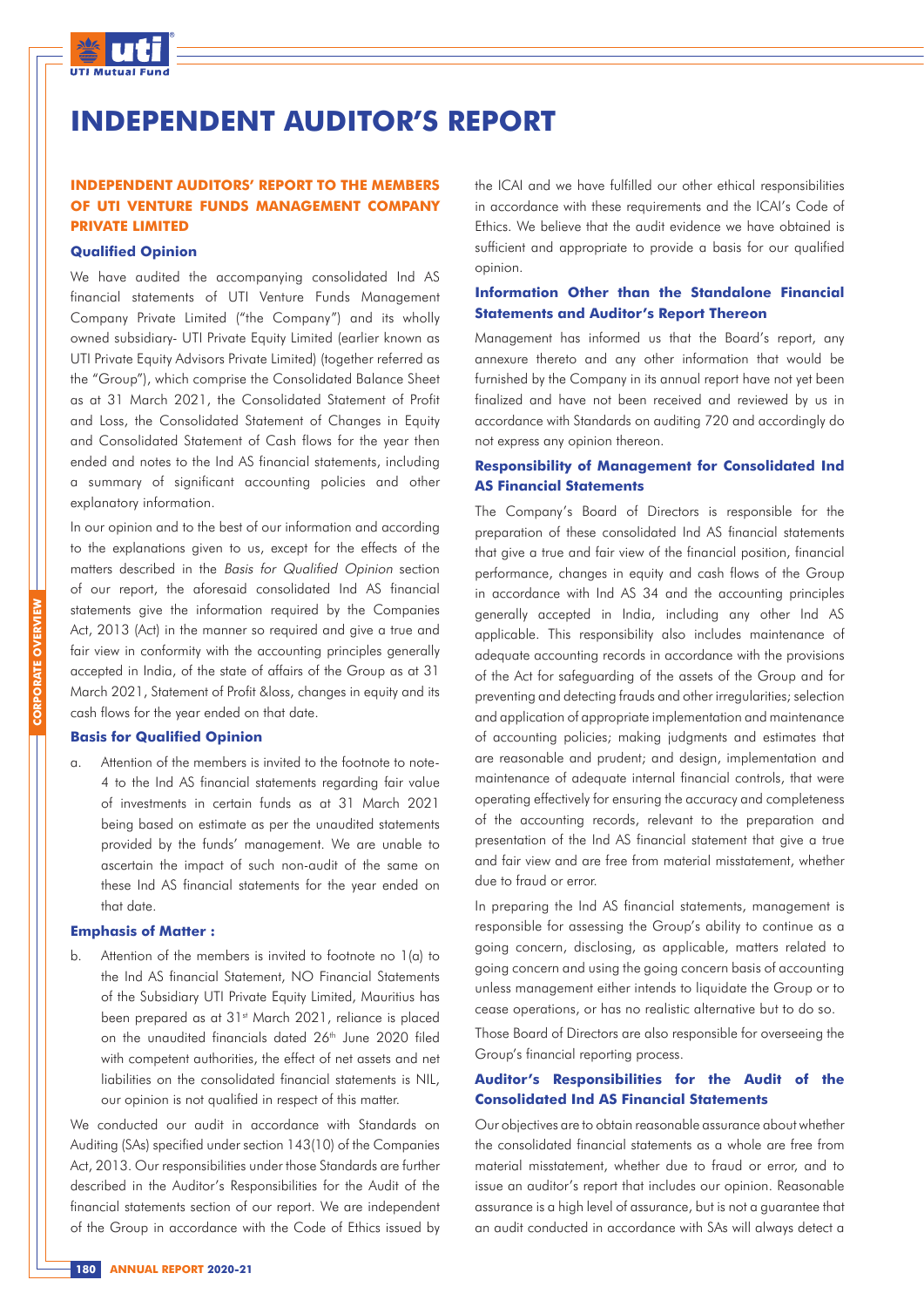material misstatement when it exists. Misstatements can arise from fraud or error and are considered material if, individually or in the aggregate, they could reasonably be expected to influence the economic decisions of users taken on the basis of these Ind AS financial statements.

As part of an audit in accordance with SAs, we exercise professional judgment and maintain professional scepticism throughout the audit. We also:

- Identify and assess the risks of material misstatement of the Ind AS financial statements, whether due to fraud or error, design and perform audit procedures responsive to those risks, and obtain audit evidence that is sufficient and appropriate to provide a basis for our opinion. The risk of not detecting a material misstatement resulting from fraud is higher than for one resulting from error, as fraud may involve collusion, forgery, intentional omissions, misrepresentations, or the override of internal control.
- Obtain an understanding of internal control relevant to the audit in order to design audit procedures that are appropriate in the circumstances.
- Evaluate the appropriateness of accounting policies used and the reasonableness of accounting estimates and related disclosures made by management.
- Conclude on the appropriateness of management's use of the going concern basis of accounting and, based on the audit evidence obtained, whether a material uncertainty exists related to events or conditions that may cast significant doubt on the Group's ability to continue as a going concern. If we conclude that a material uncertainty exists, we are required to draw attention in our auditor's report to the related disclosures in the Ind AS financial statements or, if such disclosures are inadequate, to modify our opinion. Our conclusions are based on the audit evidence obtained up to the date of our auditor's report. However, future events or conditions may cause the Group to cease to continue as a going concern.
- Evaluate the overall presentation, structure and content of the financial statements, including the disclosures, and whether the financial statements represent the underlying transactions and events in a manner that achieves fair presentation.

We communicate with those charged with governance regarding, among other matters, the planned scope and timing of the audit and significant audit findings, including any significant deficiencies in internal control that we identify during our audit. We also provide those charged with governance with a statement that we have complied with relevant ethical requirements regarding independence, and to communicate with them all relationships and other matters that may reasonably be thought to bear on our independence, and where applicable, related safeguards.

#### **Report on Other Legal and Regulatory Requirements:**

- As required by section 143 (3) of the Act, except for the possible effects of the matter described in the basis of the qualified opinion paragraph above, we report that:
	- a. We have sought and obtained all the information and explanations which to the best of our knowledge and belief were necessary for the purposes of our audit.
	- b. In our opinion, proper books of account as required by law have been kept by the Company so far as it appears from our examination of those books
	- c. The Consolidated Balance Sheet, the Consolidated Statement of Profit and Loss, and the Consolidated Cash Flow Statement dealt with by this Report are in agreement with the books of account.
	- d. In our opinion, the aforesaid consolidated financial statements comply with the Accounting Standards specified under section 133 of the Act, read with rule 7 of the Companies (Accounts) Rules, 2014.
	- e. On the basis of the written representations received from the directors as on 31 March 2021 taken on record by the Board of Directors, none of the directors of the Company are disqualified as on 31 March 2021 from being appointed as a director in terms of section 164 (2) of the Act.
	- f. Since the Company is a private limited company, the group consisting of its subsidiary being a foreign company, their turnover as per last audited financial statements is less than INR 50 crores and their borrowings from banks and financial institutions at any time during the year is less than INR 25 crores, the group is exempted from getting an audited opinion with respect to the adequacy of the financial controls over financial reporting of the company and the operation effectiveness of such control vide Ministry of Corporate Affairs notification No.(G.S.R.583E)) dated June 13, 2017.
	- g. With respect to the other matters to be included in the Auditor's Report in accordance with the requirements of section 197(16) of the Act, as amended:

In our opinion and to the best of our information and according to the explanations given to us, no remuneration was paid by the Company to its directors during the year.

- h. With respect to the other matters to be included in the Auditor's Report in accordance with rule 11 of the Companies (Audit and Auditors) Rules, 2014, in our opinion and to the best of our information and according to the explanations given to us:
	- i. The Company does not have any pending litigations which would impact its consolidated financial statements.

**FINANCIAL STATEMENTS**

**FINANCIAL STATEMENTS**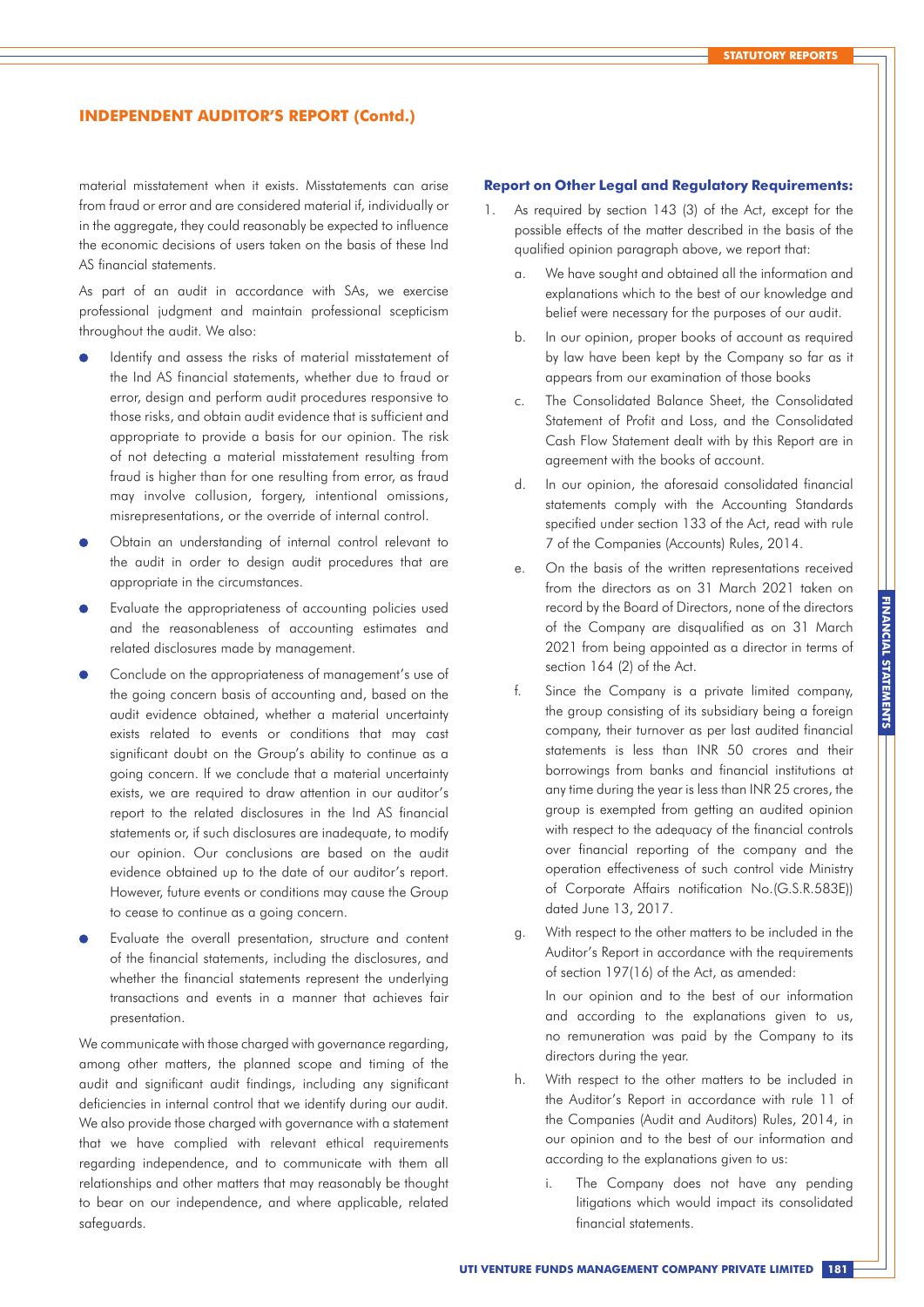

# **INDEPENDENT AUDITOR'S REPORT (Contd.)**

- ii. The Company did not have any long-term contracts including derivative contracts for which there were any material foreseeable losses.
- iii. There were no amounts outstanding as at 31 March 2021 which required to be transferred, to the Investor Education and Protection Fund by the Company.
- 2. In terms of directions under section 143(5) of the Act by the Office of the Principal Director of Commercial Audit and Ex-Officio Member, Audit Board, Hyderabad vide letter dated 05 April 2021, we further state as under relying upon the information and explanations given to us:
	- i. The Company uses Tally ERP 9.0™ package for recording its accounting transactions. We understand that processing of accounting transactions outside such IT system are minimal. Considering the limited nature of operations of the Company, we are of the opinion that implications of processing of accounting

transactions outside IT system on the integrity of the accounts may not be material.

- ii. There were no cases of restructuring of an existing loan or any waiver/write off of debts/loans/interest etc., made by a lender to the Company due to the Company's inability to repay the loan, during the year 2020-21.
- iii. There were no funds received by the Company from Central/State agencies.

For **Chandran & Raman** Chartered Accountants Firm Registration No. 000571S

# **P R Suresh**

Date: 27 April 2021 Place: Bangalore

**Partner** Membership No: 027488 UDIN: 21027488AAAABJ7697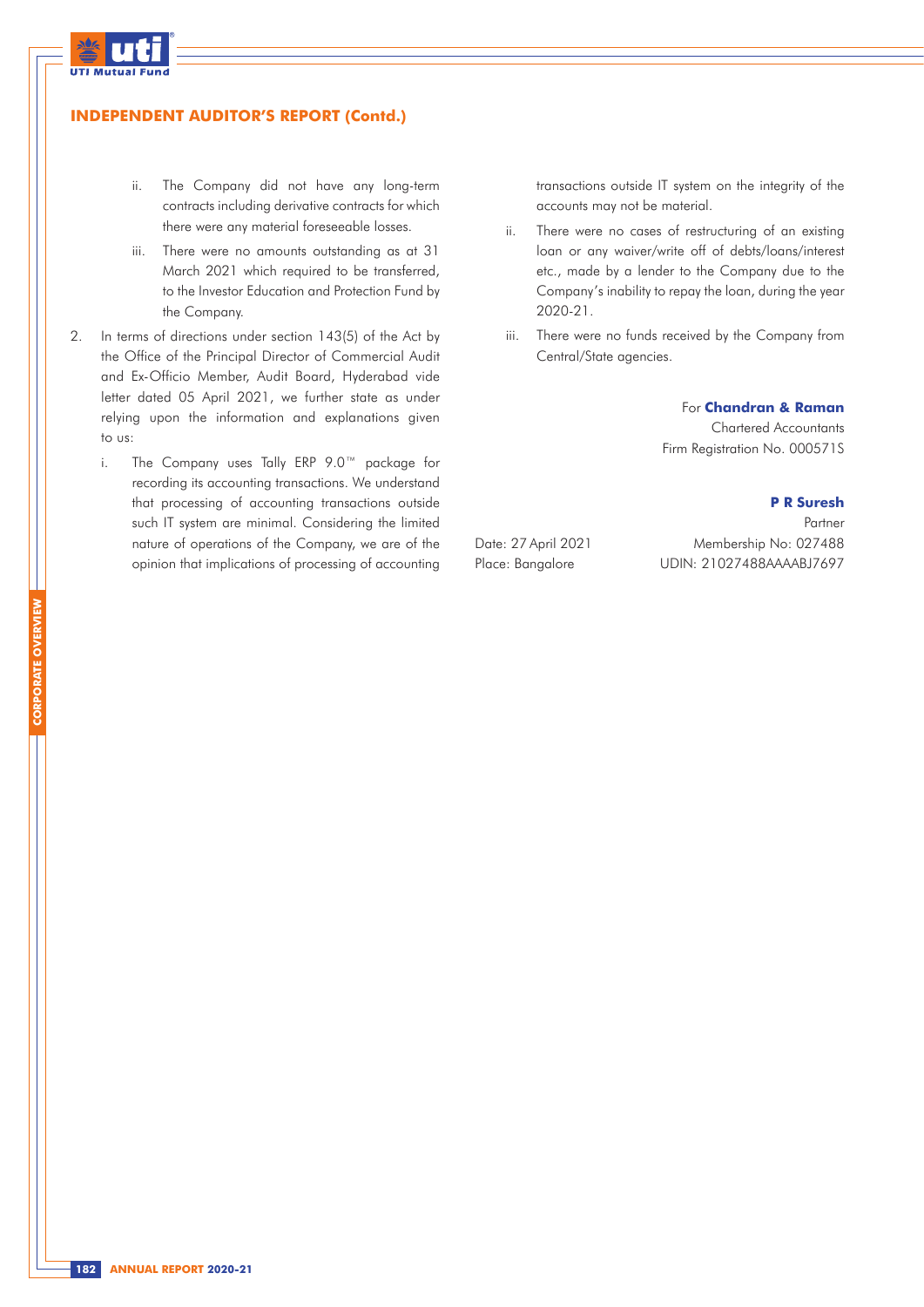# **CONSOLIDATED BALANCE SHEET**

**AS AT 31 MARCH 2021**

|                                                                                             |                    |                               | (Amounts in INR)              |
|---------------------------------------------------------------------------------------------|--------------------|-------------------------------|-------------------------------|
|                                                                                             | <b>Note</b><br>No. | As at<br><b>31 March 2021</b> | As at<br><b>31 March 2020</b> |
| <b>ASSETS</b><br>ъ.                                                                         |                    |                               |                               |
| (1) Financial assets                                                                        |                    |                               |                               |
| (a) Cash and cash equivalents                                                               | 3                  | 4,23,68,641                   | 7,73,54,735                   |
| (b) Investments                                                                             | 4                  | 7,85,95,802                   | 6,70,54,332                   |
| (c) Other financial assets                                                                  |                    |                               |                               |
| <b>TOTAL FINANCIAL ASSETS</b>                                                               |                    | 12,09,64,443                  | 14,44,09,067                  |
| (2) Non - financial assets                                                                  |                    |                               |                               |
| (a) Current tax assets (net)                                                                | 5                  | 6,79,446                      | 5,86,299                      |
| (b) Property, plant and equipment                                                           |                    |                               |                               |
| (c) Intangible Assets                                                                       |                    |                               |                               |
| (d) Other Non Financial assets                                                              | 6                  | 27,612                        | 29,855                        |
| <b>TOTAL NON FINANCIAL ASSETS</b>                                                           |                    | 7,07,058                      | 6,16,154                      |
| <b>Total Assets</b>                                                                         |                    | 12, 16, 71, 501               | 14,50,25,221                  |
| <b>II. LIABILITIES AND EQUITY</b>                                                           |                    |                               |                               |
| <b>LIABILITIES</b>                                                                          |                    |                               |                               |
| (1) FINANCIAL LIABILITIES                                                                   |                    |                               |                               |
| (a) Trade payable                                                                           |                    |                               |                               |
| - total outstanding dues of micro and small enterprises (Refer Note 18)                     |                    |                               |                               |
| - total outstanding dues of creditors other than micro enterprises and<br>small enterprises |                    | 5,54,250                      | 10,66,898                     |
| (b) Other Financial Liabilities                                                             | 7                  | 1,61,002                      | 5,17,609                      |
| <b>Total Financial Liabilities</b>                                                          |                    | 7,15,252                      | 15,84,507                     |
| (2) NON-FINANCIAL LIABILITIES                                                               |                    |                               |                               |
| (a) Deferred Tax Liability                                                                  | 22                 | 74,87,530                     | 30,38,161                     |
| (b) Provisions                                                                              | 8                  | 6,90,000                      | 6,48,000                      |
| <b>Total Non-Financial Liabilities</b>                                                      |                    | 81,77,530                     | 36,86,161                     |
| <b>EQUITY</b>                                                                               |                    |                               |                               |
| <b>Equity Share Capital</b>                                                                 | 10                 | 4,55,00,000                   | 4,55,00,000                   |
| Other Equity                                                                                | 9                  | 6,72,78,719                   | 9,42,54,553                   |
|                                                                                             |                    | 11,27,78,719                  | 13,97,54,553                  |
| <b>TOTAL EQUITY AND LIABILITIES</b>                                                         |                    | 12, 16, 71, 501               | 14,50,25,221                  |

See accompanying notes forming part of the financial statements 1 to 28

For **Chandran & Raman** Chartered Accountants F.R.N. 000571S

Partner Director Director Director Director Director Director Director Director Director Director Director Director M.No. 027488

Place: Bangalore Place: Mumbai Date: 27 April 2021

For UTI Venture Funds Management Company Private Limited

**P. R. Suresh I Rahman Surojit Saha**

**FINANCIAL STATEMENTS**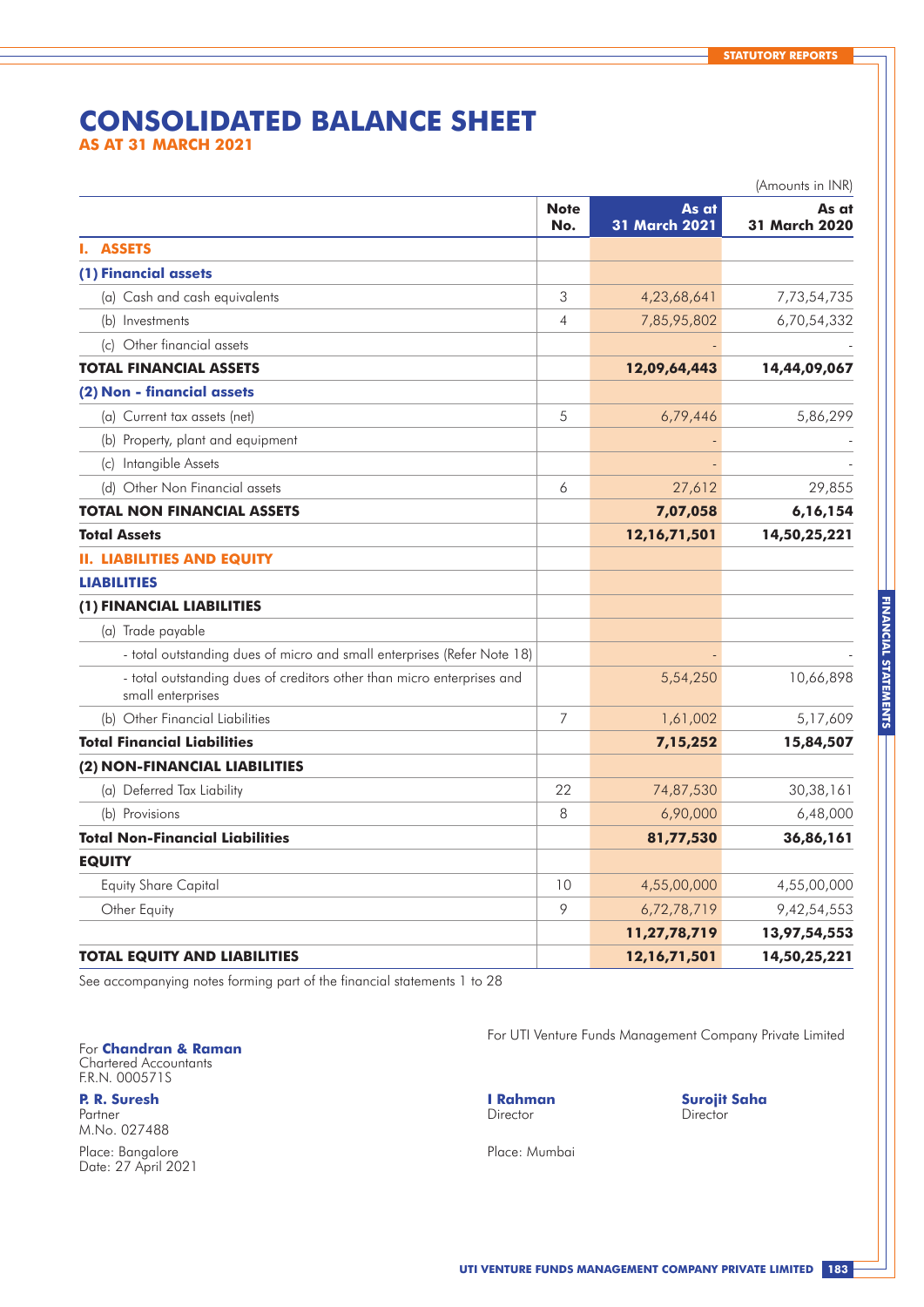

# **CONSOLIDATED STATEMENT OF PROFIT AND LOSS**

**FOR THE YEAR ENDED 31 MARCH 2021**

|     |                 |                                                                                               |             |                                           | (Amounts in INR)                          |
|-----|-----------------|-----------------------------------------------------------------------------------------------|-------------|-------------------------------------------|-------------------------------------------|
|     |                 |                                                                                               | <b>Note</b> | <b>Year Ended</b><br><b>31 March 2021</b> | <b>Year Ended</b><br><b>31 March 2020</b> |
| (a) |                 | <b>Revenue from operations</b>                                                                | 11          |                                           |                                           |
|     | i)              | Interest Income                                                                               |             | 14,32,234                                 | 46,55,455                                 |
|     | ii)             | Net Gain/(Loss) on fair value changes                                                         |             | 1,76,37,452                               | (8, 73, 196)                              |
|     | iii)            | Others - Net gains from derecognition of financial instruments under<br><b>FVTPL</b> category |             | 21,87,827                                 | 22,553                                    |
|     |                 | <b>Total Revenue from Operations</b>                                                          |             | 2,12,57,513                               | 38,04,812                                 |
|     |                 | (b) Other Income                                                                              | 12          | 6,16,779                                  | 36,33,191                                 |
|     |                 | <b>Total Income</b>                                                                           |             | 2,18,74,292                               | 74,38,003                                 |
|     | <b>Expenses</b> |                                                                                               |             |                                           |                                           |
|     |                 | <b>Employee Benefits Expenses</b>                                                             | 13          |                                           | 13,51,534                                 |
|     |                 | Depreciation and Amortisation expense                                                         |             |                                           |                                           |
|     |                 | Other Expenses                                                                                | 14          | 44, 10, 957                               | 1,02,32,545                               |
|     |                 | <b>Total expenses</b>                                                                         |             | 44,10,957                                 | 1,15,84,079                               |
|     |                 | Profit/(Loss) before exceptional items and Tax                                                |             | 1,74,63,335                               | (41, 46, 076)                             |
|     |                 | <b>Exceptional item</b>                                                                       |             |                                           |                                           |
|     |                 | Profit/(Loss) before tax                                                                      |             | 1,74,63,335                               | (41, 46, 076)                             |
|     | Tax expense:    |                                                                                               | 22          |                                           |                                           |
|     |                 | - Current tax expense for current year                                                        |             |                                           |                                           |
|     |                 | - Short/(Excess) tax provsion relating to earlier years                                       |             |                                           | 8,396                                     |
|     |                 | - Deferred tax expense/(income)                                                               |             | 44,49,369                                 | 5,89,463                                  |
|     |                 |                                                                                               |             | 44,49,369                                 | 5,97,859                                  |
|     |                 | <b>Profit/(Loss) After Tax</b>                                                                |             | 1,30,13,966                               | (47, 43, 935)                             |
|     |                 | * Includes provision on account of tax deducted at source not refunded                        |             |                                           |                                           |
|     |                 | <b>Other Comprehensive Income</b>                                                             |             |                                           |                                           |
|     |                 | Items that will not be reclassified to profit or loss                                         |             |                                           |                                           |
|     |                 | Remeasurement of defined benefit plans                                                        |             |                                           |                                           |
|     |                 | Deferred tax on remeasurement of defined benefit plans                                        |             |                                           |                                           |
|     |                 | Other Comprehensive Income for the year                                                       |             |                                           |                                           |
|     |                 | <b>Total Comprehensive Income for the year</b>                                                |             | 1,30,13,966                               | (47, 43, 935)                             |
|     |                 | Basic and diluted earnings per equity share (of INR 10/- face value)                          |             |                                           |                                           |
|     |                 | - before exceptional items                                                                    |             | 2.86                                      | (1.04)                                    |
|     |                 | - after exceptional items                                                                     |             | 2.86                                      | (1.04)                                    |
|     |                 | Weighted Average No. of Equity Shares used in above computation                               |             | 45,50,000                                 | 45,50,000                                 |

See accompanying notes forming part of the financial statements 1 to 28

For **Chandran & Raman**<br>Chartered Accountants

F.R.N. 000571S

**P. R. Suresh I Rahman Surojit Saha** Partner Director Director Director Director Director Director Director Director Director M.No. 027488

Place: Bangalore Place: Mumbai Date: 27 April 2021

For UTI Venture Funds Management Company Private Limited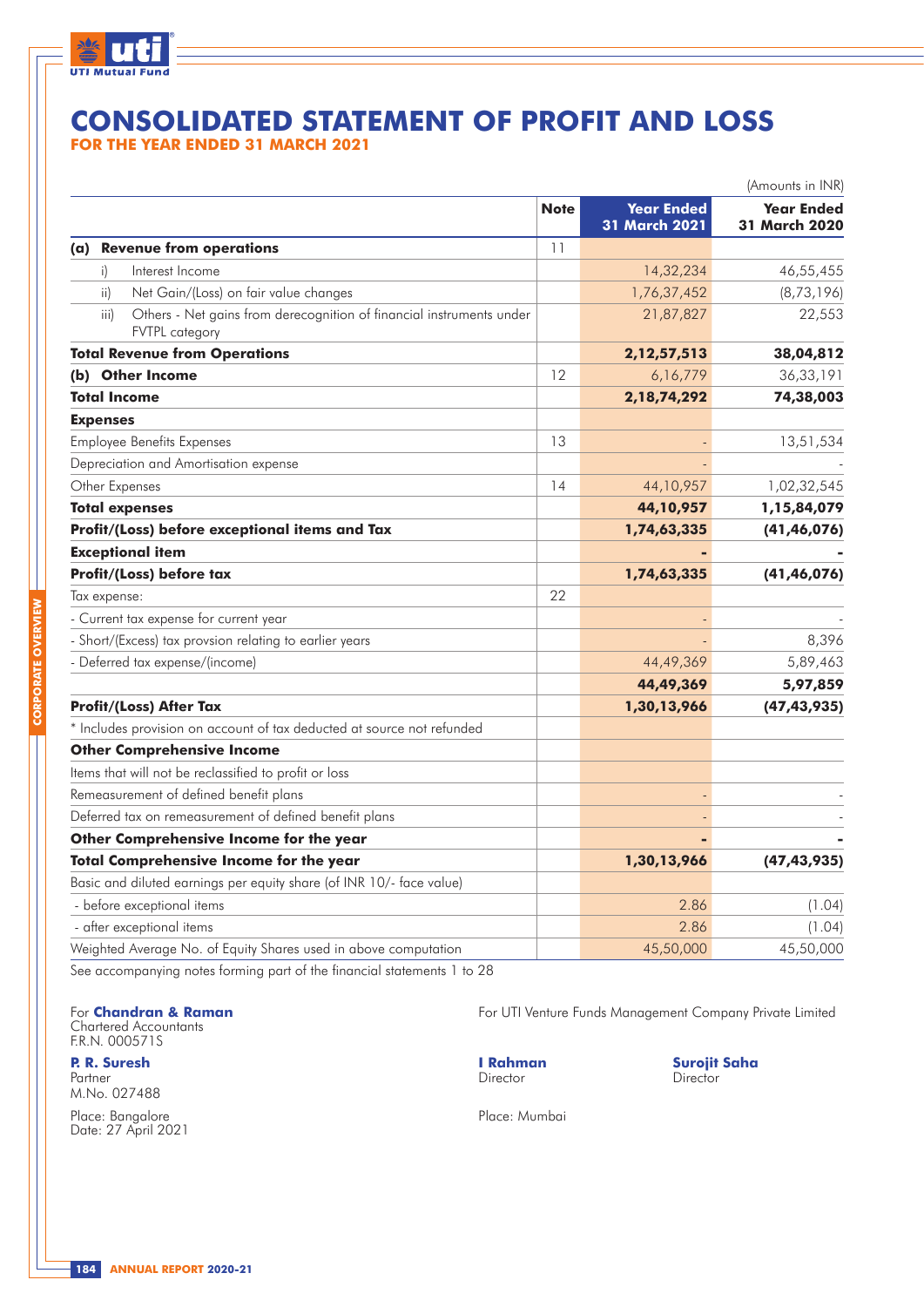# **CONSOLIDATED CASH FLOW STATEMENT**

**FOR THE YEAR ENDED 31 MARCH 2021**

|                                                                          |                  |                                                   |               | (Amounts in INR) |
|--------------------------------------------------------------------------|------------------|---------------------------------------------------|---------------|------------------|
|                                                                          |                  | Year Ended 31 March 2021 Year Ended 31 March 2020 |               |                  |
| A. Cash flows from operating activities                                  |                  |                                                   |               |                  |
| Net profit/(loss) after taxation                                         |                  | 1,30,13,966                                       |               | (47, 43, 935)    |
| Adjustments for:                                                         |                  |                                                   |               |                  |
| Provision for taxation                                                   | 44,49,369        |                                                   | 5,97,859      |                  |
| Depreciation                                                             |                  |                                                   |               |                  |
| Fair value gains/losses on financial instruments                         | (1, 76, 37, 452) |                                                   | 8,73,196      |                  |
| Distributed profit from venture fund                                     |                  |                                                   |               |                  |
| Profit on sale of Current and Non Current Investments (net)              | (21, 87, 827)    |                                                   | (22, 553)     |                  |
| Profit on sale of Fixed Assets                                           |                  |                                                   |               |                  |
| Provision for onerous contract                                           |                  |                                                   | (35, 15, 953) |                  |
| Provision for contingencies                                              |                  |                                                   |               |                  |
| Interest income on fixed deposits                                        | (14, 32, 234)    |                                                   | (46, 30, 672) |                  |
| Foreign exchange fluctuation adjustment of investments in<br><b>FCTR</b> | 7,539            |                                                   | (622)         |                  |
| Provision for dimunition/(write back) (net)                              |                  | (1,68,00,605)                                     |               | (66, 98, 745)    |
| Operating profit before working capital changes                          |                  | (37, 86, 639)                                     |               | (1, 14, 42, 680) |
| Adjustments for changes in working capital:                              |                  |                                                   |               |                  |
| (Increase) / Decrease in Trade receivables                               |                  |                                                   |               |                  |
| (Increase) / Decrease in loans & advances                                |                  |                                                   |               |                  |
| (Increase) / Decrease in other financial assets                          |                  |                                                   |               |                  |
| (Increase) / Decrease in other current assset                            | 2,243            |                                                   | 1,00,776      |                  |
| Increase / (Decrease) in trade payables                                  | (5, 12, 648)     |                                                   | (1, 56, 496)  |                  |
| Increase / (Decrease) in long term provisions                            |                  |                                                   |               |                  |
| Increase / (Decrease) in short term provisions                           | 42,000           |                                                   | (35, 46, 564) |                  |
| Increase / (Decrease) in other current liabilities                       | (3,56,607)       | (8, 25, 012)                                      | 4,31,110      | (31, 71, 174)    |
| <b>Cash generated from operations</b>                                    |                  | (46, 11, 651)                                     |               | (1, 46, 13, 854) |
| Income taxes paid (net of refunds)                                       |                  | (93, 147)                                         |               | (51, 857)        |
| Net cash from operating activities                                       |                  | (47, 04, 798)                                     |               | (1,46,65,711)    |
| <b>B. Cash flows from investing activities</b>                           |                  |                                                   |               |                  |
| Receipts from distributions from venture funds                           | 58,55,913        |                                                   | 7,700         |                  |
| Proceeds from sale of Furnitures                                         |                  |                                                   |               |                  |
| Proceeds from redemption of investments (mutual funds)                   | 24,20,357        |                                                   | 1,00,53,414   |                  |
| Purchase of investments (mutual funds)                                   |                  |                                                   |               |                  |
| Investments in fixed deposits                                            |                  |                                                   | 5,00,00,000   |                  |
| Interest received on fixed deposits                                      | 14,32,234        |                                                   | 65,51,817     |                  |
| Net cash from investing activities                                       |                  | 97,08,504                                         |               | 6,66,12,931      |
| C. Cash flows from financing activities                                  |                  |                                                   |               |                  |
| Dividends paid                                                           | (4,00,00,000)    |                                                   |               |                  |
| Net cash used in financing activities                                    |                  | (4,00,00,000)                                     |               |                  |
| Net increase/(decrease) in cash and cash                                 |                  |                                                   |               |                  |
| equivalents                                                              |                  | (3, 49, 96, 294)                                  |               | 5, 19, 47, 220   |
| Effect of foreign exchange rate changes                                  |                  | 10,200                                            |               | (45, 444)        |
| Cash and cash equivalents at the beginning of                            |                  |                                                   |               |                  |
| the year                                                                 |                  | 7,73,54,735                                       |               | 2,54,52,959      |
| Cash and cash equivalents at the end of the year                         |                  | 4,23,68,641                                       |               | 7,73,54,735      |
|                                                                          |                  |                                                   |               |                  |

Cash-flow statement has been prepared using indirect method as envisaged by the Ind AS 7 on Statement of Cash flows

Chartered Accountants F.R.N. 000571S

M.No. 027488

Place: Bangalore **Place: Mumbai** Date: 27 April 2021

For **Chandran & Raman** For UTI Venture Funds Management Company Private Limited

Partner Director Director Director Director Director Director Director Director Director Director Director Director

**P. R. Suresh I Rahman Surojit Saha**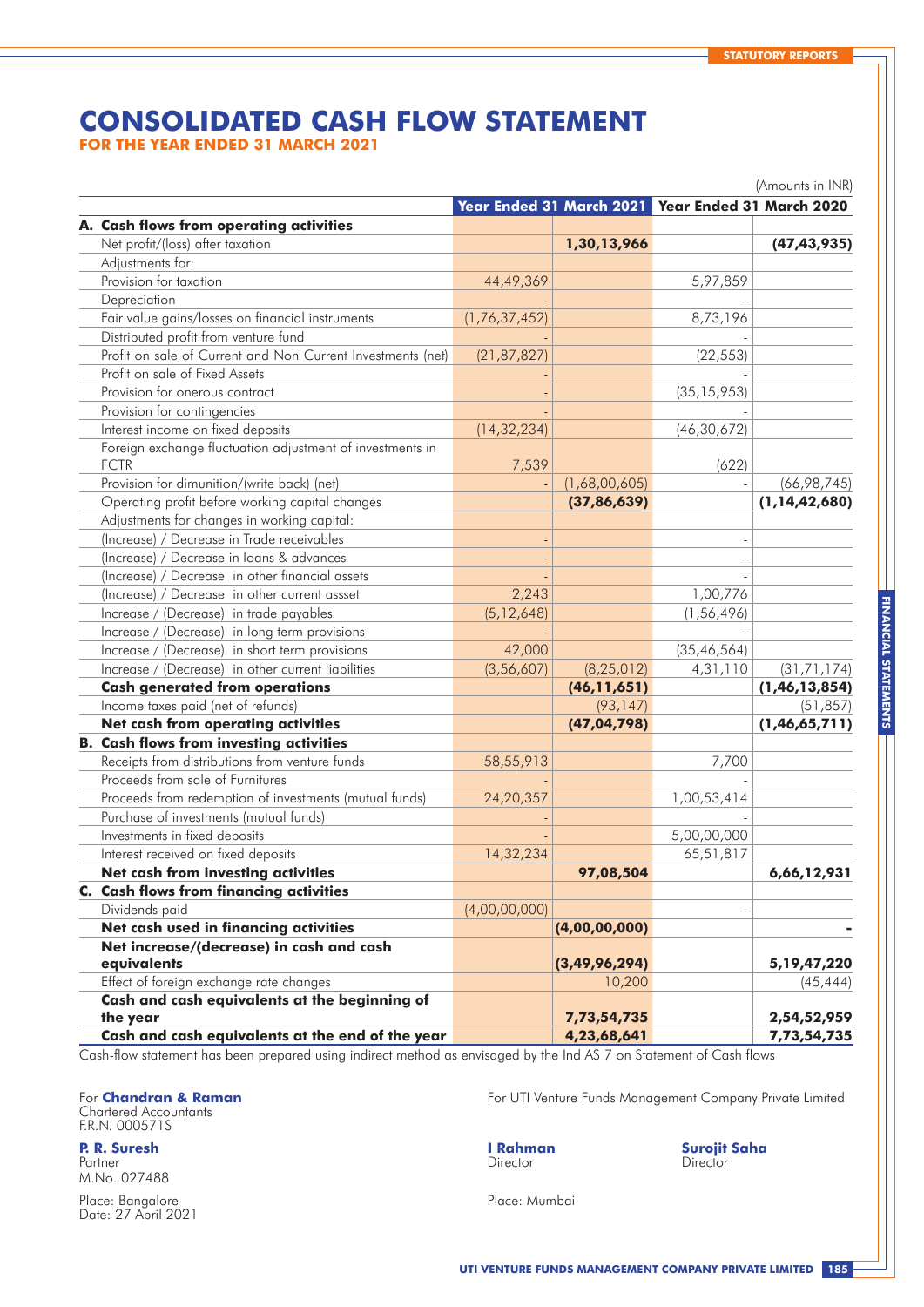

# **CONSOLIDATED STATEMENT OF CHANGES IN EQUITY**

# **A. EQUITY SHARE CAPITAL**

| Equity Shares of INR 10/- each, Issued, Subscribed & Fully Paid Up |             |  |  |
|--------------------------------------------------------------------|-------------|--|--|
| As at 1 April 2019                                                 | 4,55,00,000 |  |  |
| Changes in equity share capital                                    |             |  |  |
| As at 31 March 2020                                                | 4,55,00,000 |  |  |
| As at 1 April 2020                                                 | 4,55,00,000 |  |  |
| Changes in equity share capital                                    |             |  |  |
| As at 31 March 2021                                                | 4,55,00,000 |  |  |

# **B. OTHER EQUITY**

(Amounts in INR)

|                                                                                | <b>Reserves and Surplus</b> |                                                |                                   |                 |                             |                                     |
|--------------------------------------------------------------------------------|-----------------------------|------------------------------------------------|-----------------------------------|-----------------|-----------------------------|-------------------------------------|
|                                                                                | Capital<br><b>Reserve</b>   | Capital<br><b>Redemption</b><br><b>Reserve</b> | General<br><b>Reserve</b>         | <b>Earnings</b> | <b>Retained FCT Reserve</b> | <b>Total Other</b><br><b>Equity</b> |
| <b>Balance as at 1 April 2019</b>                                              | 1,90,09,046                 | 45,00,700                                      | 5,76,94,470                       | 1,66,26,527     | 12,13,189                   | 9,90,43,932                         |
| Profit/(Loss) for the year                                                     |                             |                                                |                                   | (47, 43, 935)   |                             | (47, 43, 935)                       |
| Changes during the year                                                        |                             |                                                |                                   |                 | (45, 444)                   | (45, 444)                           |
| Other comprehensive income -<br>Remeasurement of defined benefit<br>obligation |                             |                                                |                                   |                 |                             |                                     |
| <b>Balance as at 31 March 2020</b>                                             | 1,90,09,046                 | 45,00,700                                      | 5,76,94,470                       | 1,18,82,592     | 11,67,745                   | 9,42,54,553                         |
| For the year                                                                   |                             |                                                |                                   | 1,30,13,966     |                             | 1,30,13,966                         |
| Changes during the year                                                        |                             |                                                |                                   |                 | 10,200                      | 10,200                              |
| Dividend paid during the year                                                  |                             |                                                | (4,00,00,000)                     |                 |                             | (4,00,00,000)                       |
| Other comprehensive income -<br>Remeasurement of defined benefit<br>obligation |                             |                                                |                                   |                 |                             |                                     |
| <b>Balance as at 31 March 2021 1,90,09,046</b>                                 |                             |                                                | 45,00,700 1,76,94,470 2,48,96,558 |                 |                             | 11,77,945 6,72,78,719               |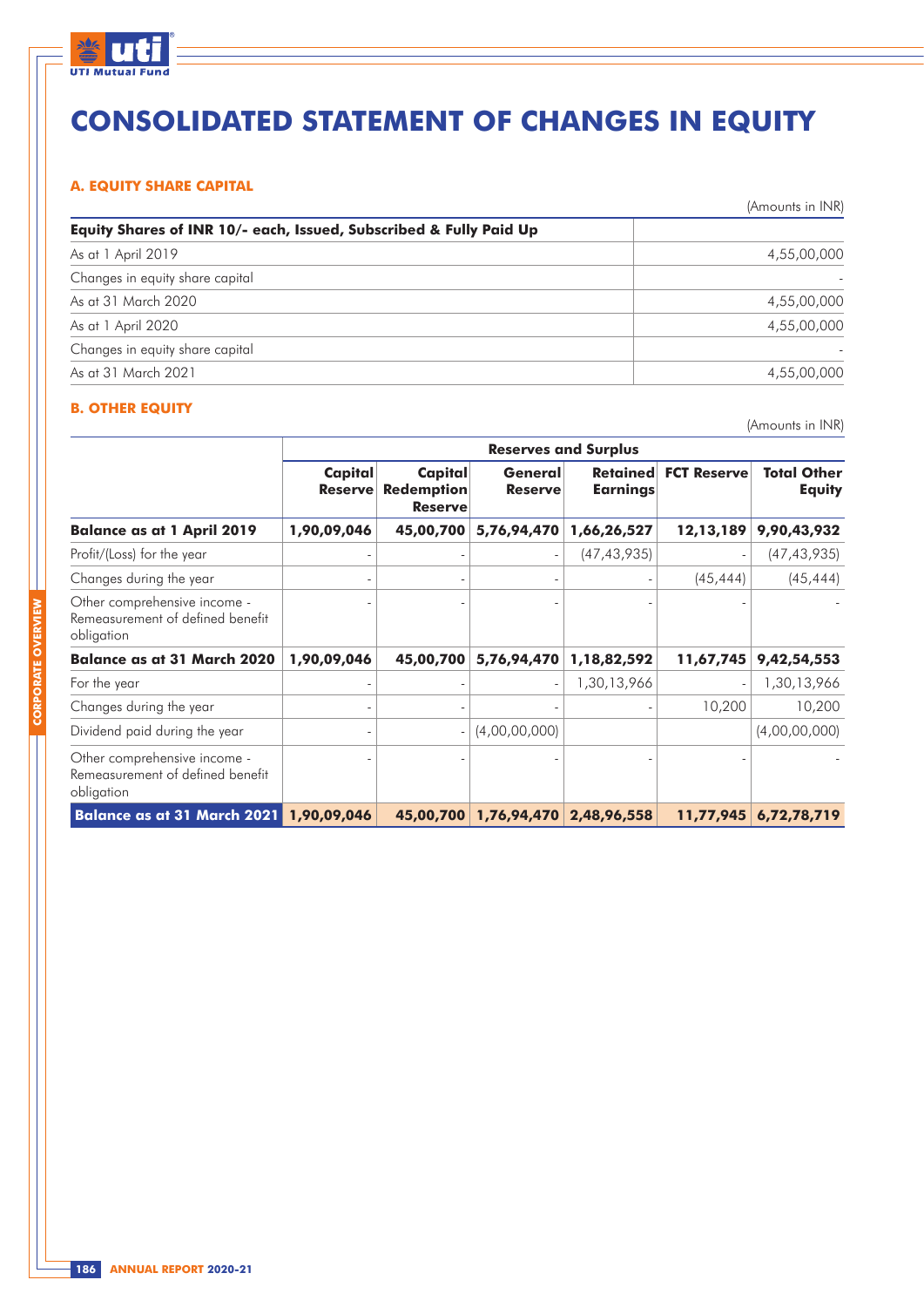# **NOTES TO CONSOLIDATED FINANCIAL STATEMENTS**

**FOR THE YEAR ENDED 31 MARCH 2021**

## **1.**

### **a) Background**

UTI Venture Funds Management Company Private Limited ("the Company") is a wholly owned subsidiary of UTI Asset Management Co. Ltd. The Company's business consists of managing Private Equity and Venture Funds. These consolidated financial statements relate to the Company and its wholly owned subsidiary, UTI Private Equity Limited, Mauritius (previously known as UTI Private Equity Advisors Limited, Mauritius) together referred to as the 'Group'. The financial statements of the entities in the Group used in the consolidation are drawn up to the same reporting date i.e. 31 March 2021.

#### **b) Principles of Consolidation**

The financial statements of the Company and its subsidiary (being non-integral foreign operations) have been consolidated on a line by line basis by adding together like items of assets, liabilities, income and expense. The intragroup balances, intra-group transactions and unrealized profits or losses have been eliminated fully.

On consolidation, assets and liabilities relating to the nonintegral foreign operations are translated at the exchange rate prevailing on the balance sheet date. Revenue and expenses are translated at the average rates prevailing in the period. Exchange differences arising out of these translations are included in the Balance sheet under Reserves and Surplus under the nomenclature "Foreign Currency Translation Reserve on Consolidation".

Figures pertaining to the subsidiary have been reclassified wherever necessary to bring them in line with the Company's financial statements.

#### **2. SIGNIFICANT ACCOUNTING POLICIES**

#### **a) Basis of Preparation of Financial Statements**

The Financial Statements comply in all material aspects with Indian Accounting Standards notified under section 133 of the Companies Act, 2013 ("the Act") in terms of Indian Accounting Standard Rules, 2015 and relevant provisions of the act.

The Financial Statements upto and including the year ended 31st March, 2018 were prepared in accordance with the Accounting Standards notified under Companies (Accounting Standard) Rules, 2006 and other relevant provisions of the Act.

#### **b) Use of Estimates**

The preparation of financial statements require the management of the Company to make estimation, judgements and assumptions that effect the reported balances of assets and liabilities and disclosures relating to the contingent liabilities as at the date of the financial statements and reported amounts of income and expenses during the period. Examples of such estimates include NAV of inestments, provision for accrued contribution to defined benefit obligation, useful life of Property, Plant and Equipments, provision for onerous contracts and contingencies. The estimates and assumptions used in the acCompanying financial statements are based upon management's evaluation of the relevant facts and circumstances as of the date of financial statements. Actual results may differ from those estimates. Any revision to accounting estimate is recognized prospectively in the current and future periods.

# **c) Property, Plant and Equipment and Intangible Assets**

Property, plant and equipment are stated at cost of acquisition less accumulated depreciation, and impairment losses, if any. The cost of acquisition is inclusive of duties, freight and other incidental expenses related to acquisition and installation of the assets. Subsequent expenditure related to an item of Property, Plant and Equipment is added to its book value, only if it increases the future benefits from existing asset beyond its previously assessed standard of performance. Capital work in progress is stated at cost.

The present value of the expected cost for the decommissioning of an asset after its use is included in the cost of the respective asset if the recognition criteria for a provision are met.

Gains or losses arising from disposal of Property, Plant and Equipments are measured as the differences between the net disposal proceeds and carrying amount of asset and are recognized in the Statement of Profit and Loss when the asset is disposed.

The Company provides depreciation on Property, plant & equipment in the manner prescribed in schedule II to Companies Act, 2013 on straight line method (SLM) on pro-rata basis, based on prescribed useful life of assets which are as under:

Computer equipment- 3 years Furniture & Fixtures- 10 years

Office Equipment- 5 years

Leasehold improvements are amortised over the period of lease.

Intangible assets acquired separately are measured on initial recognition at cost. Such cost includes purchase price, borrowing cost, and cost directly attributable to brining the asset to its working condition for the intended use. Thereafter intangible assets are carried at cost less any accumulated amortisation and accumulated impairment losses.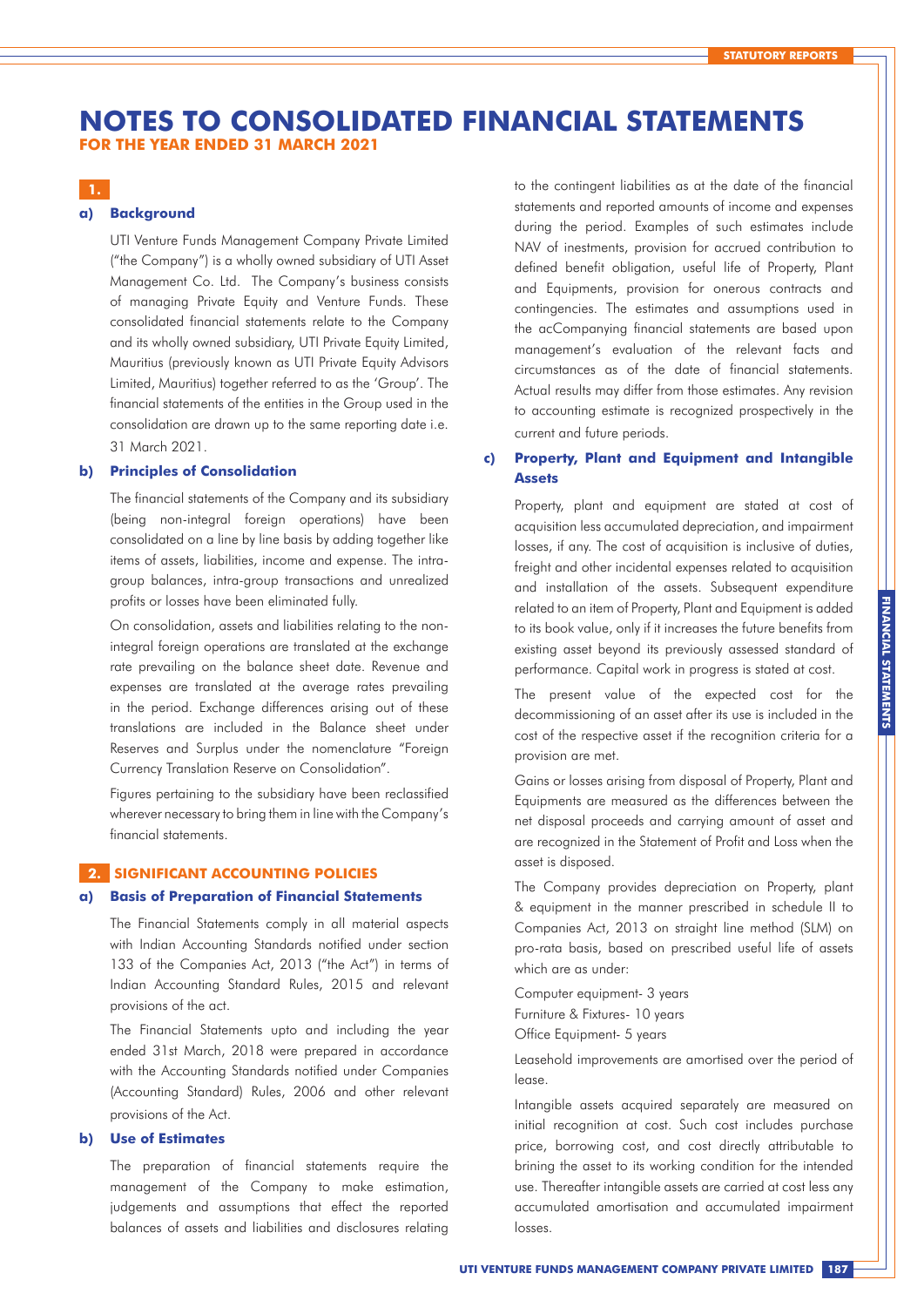

Softwares are amortised over a period of 3 years on straight line method (SLM) on pro-rata basis.

Gains or losses arising from derecognition of an intangible asset are measured as the difference between the net disposal value and the carrying amount of the asset and are recognised in the Statement of Profit & Loss.

#### **d) Financials Instruments**

## **I. FINANCIAL ASSETS (OTHER THAN INVESTMENTS IN SUBSIDIARIES)**

All financial assets are initially recognized at fair value. Transaction costs that are directly attributable to the acquisition or issue of financial assets and financial liabilities, which are not at fair value through profit or loss, are adjusted to the fair value on initial recognition.

Accordingly, initial recognition of investments in mutual funds and venture funds are recognized at fair value.

Interest-free security deposits are measured at Amortized Cost which shall be the present value of all expected future repayments discounted at prevailing market rates.

As per IND AS 109, Financial Assets have to be measured as follows:

a) Financial assets carried at Amortised Cost (AC)

A financial asset is measured at amortised cost if it is held within a business model whose objective is to hold the asset in order to collect contractual cash flows and the contractual terms of the financial asset give rise on specified dates to cash flows that are solely payments of principal and interest on the principal amount outstanding. Accordingly, rent deposits given to Landlords which are interest free have also been given similar treatment.

b) Financial assets at Fair Value Through Other Comprehensive Income (FVTOCI)

A financial asset is measured at FVTOCI if it is held within a business model whose objective is achieved by both collecting contractual cash flows and selling financial assets and the contractual terms of the financial asset give rise on specified dates to cash flows that are solely payments of principal and interest on the principal amount outstanding.

c) Financial assets at Fair Value Through Profit or Loss (FVTPL)

A financial asset which is not classified in any of the above categories is measured at FVTPL. Accordingly investments in mutual funds & venture funds will be measured at fair value through profit & loss.

#### **II. FINANCIAL ASSETS - INVESTMENTS IN SUBSIDIARIES**

According to IND AS, the Company has following options to account for the above subsidiaries:

- a. At cost as per IND AS 27
- b. At Fair Value through Profit & Loss or Other Comprehensive Income as per IND AS 109

Accordingly, the Company has accounted for its investments in subsidiaries at cost

#### Derecognition of financial assets

The Company derecognizes a financial asset when the contractual rights to the cash flows from the financial asset expire or it transfers the financial asset and the transfer qualifies for derecognition under Ind AS 109.

#### Impairment of financial assets

In accordance with Ind AS 109, the company applies expected credit loss (ECL) model for measurement and recognition of impairment loss on trade receivables and investments.

#### **III. FINANCIAL LIABILITIES**

All financial liabilities are recognised initially at fair value and, in the case of loans and borrowings and payables, net of directly attributable transaction costs.

As per Ind AS 32, a financial liability is any liability that is a contractual obligation to deliver cash or another financial asset to another entity, or to exchange financial assets & liabilities with another entity under conditions that are potentially unfavourable to the entity.

Financial liabilities are carried at amortized cost using the effective interest method. For trade and other payables maturing within one year from the balance sheet date, the carrying amounts approximate fair value due to the short maturity of these instruments.

#### Derecognition of financial liabilities

A financial liability (or a part of a financial liability) is derecognized from the Company's Balance Sheet when the obligation specified in the contract is discharged or cancelled or expires.

#### **e) Transactions in foreign currency**

Company's functional currency is Indian Rupees (INR). Transactions in foreign currency are accounted for at the rate of exchange prevailing at the date of the transaction. Exchange differences, if any, arising out of transactions settled during the year are recognized in the Statement of Profit and Loss.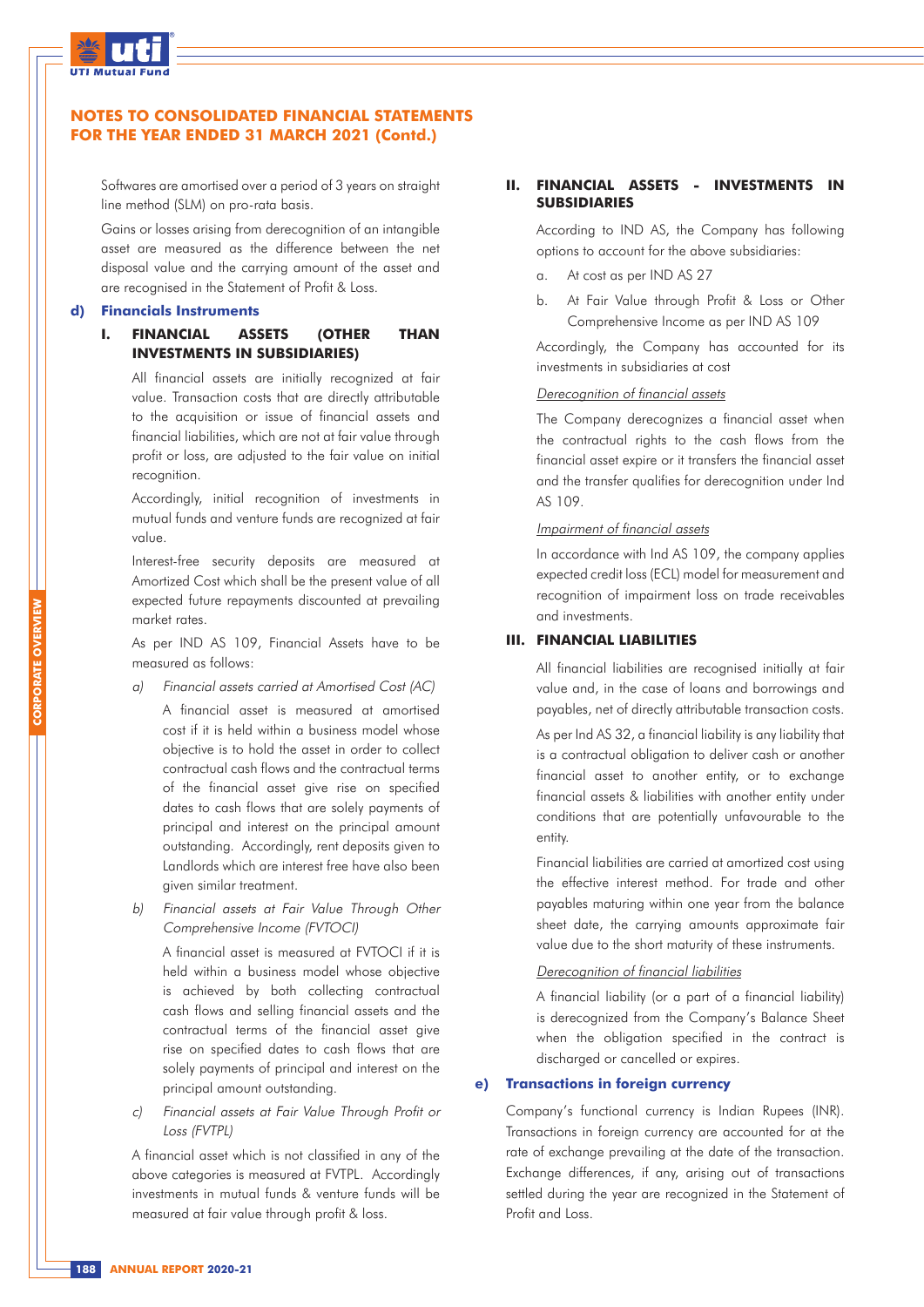#### **f) Revenue recognition**

Income from management fees is recognised when they contractually accrue except when collectability is in doubt.

Dividend income from investments is accounted when the right to receive dividends is established. Interest and other income are accounted on accrual basis.

#### **g) Employee Benefits**

#### Short-term Employee benefits

The undiscounted amount of short term employee benefits expected to be paid in exchange for the services rendered by employees are recognised as an expense during the period when the employees render the services.

#### Defined benefit plans

Gratuity, which is a defined benefit scheme, is not funded and the cost of providing services is determined using the Projected Unit Credit Method, with actuarial valuations being carried out at each balance sheet date. Actuarial gains and losses are recognised in the Statement of Other Comprehensive Income (OCI) in the period in which they occur. Past service cost is recognised immediately. The retirement benefit obligation recognised in the Balance Sheet represents the present value of the defined benefit obligation as adjusted for unrecognised past service cost.

#### **h) Cash and Cash Equivalents**

Cash and cash equivalent in the balance sheet comprise cash at banks and on hand and short-term deposits with an original maturity of three months or less, which are subject to an insignificant risk of changes in value.

For the purpose of the statement of cash flows, cash and cash equivalents consist of cash and short-term deposits, as defined above, net of outstanding bank overdrafts as they are considered an integral part of the Company's cash management.

### **i) Taxation**

Income tax expense comprises current tax expense and the net change in the deferred tax asset or liability during the year. Current and deferred tax are recognized in profit or loss, except when they relate to items that are recognized in other comprehensive income or directly in equity, in which case, the current and deferred tax are also recognized in other comprehensive income or directly in equity, respectively. Current income tax for the current and prior periods are measured at the amount expected to be paid to the taxation authorities based on the taxable income for that period. The tax rates and tax laws used to compute the amount are those that are enacted or substantively enacted by the balance sheet date.

Deferred income tax is recognized on temporary differences at the balance sheet date between the tax bases of assets and liabilities and their carrying amounts for financial reporting purposes, except when the deferred income tax arises from the initial recognition of goodwill or an asset or liability in a transaction that is not a business combination and affects neither accounting nor taxable profit or loss at the time of the transaction.

Deferred income tax assets are recognized for all deductible temporary differences, carry forward of unused tax credits and unused tax losses, to the extent that it is probable that taxable profit will be available against which the deductible temporary differences, and the carry forward of unused tax credits and unused tax losses can be utilized.

The carrying amount of deferred income tax assets is reviewed at each balance sheet date and reduced to the extent that it is no longer probable that sufficient taxable profit will be available to allow all or part of the deferred income tax asset to be utilized.

Deferred income tax assets and liabilities are measured at the tax rates that are expected to apply in the period when the asset is realized or the liability is settled, based on tax rates (and tax laws) that have been enacted or substantively enacted at the balance sheet date.

#### **j) Contingencies and Provisions**

In accordance with Ind AS 37, provisions are recognized when there is a present obligation as a result of a past event, it is probable that an outflow of resources embodying economic benefits will be required to settle the obligation, and a reliable estimate can be made of the amount of the obligation.

Contingent liabilities are not recognized in books of accounts. They are disclosed by way of notes, unless the possibility of an outflow of resources embodying economic benefits is remote.

Contingent assets are not recognized in financial statements. However, when the realization of income is virtually certain, then the related asset is not a contingent asset and its recognition is appropriate. A contingent asset is disclosed, only where an inflow of economic benefits is probable.

The Company estimates the unavoidable costs of meeting its obligation under a contract(s) which exceed the economic benefits expected to be received under it and recognises the same. Provision are validated every year and excess/short provision are adjusted in the statement of profit and loss.

# **k) Impairment of assets (other than financial assets)**

At each Balance Sheet date, the management reviews the carrying amounts of assets to determine whether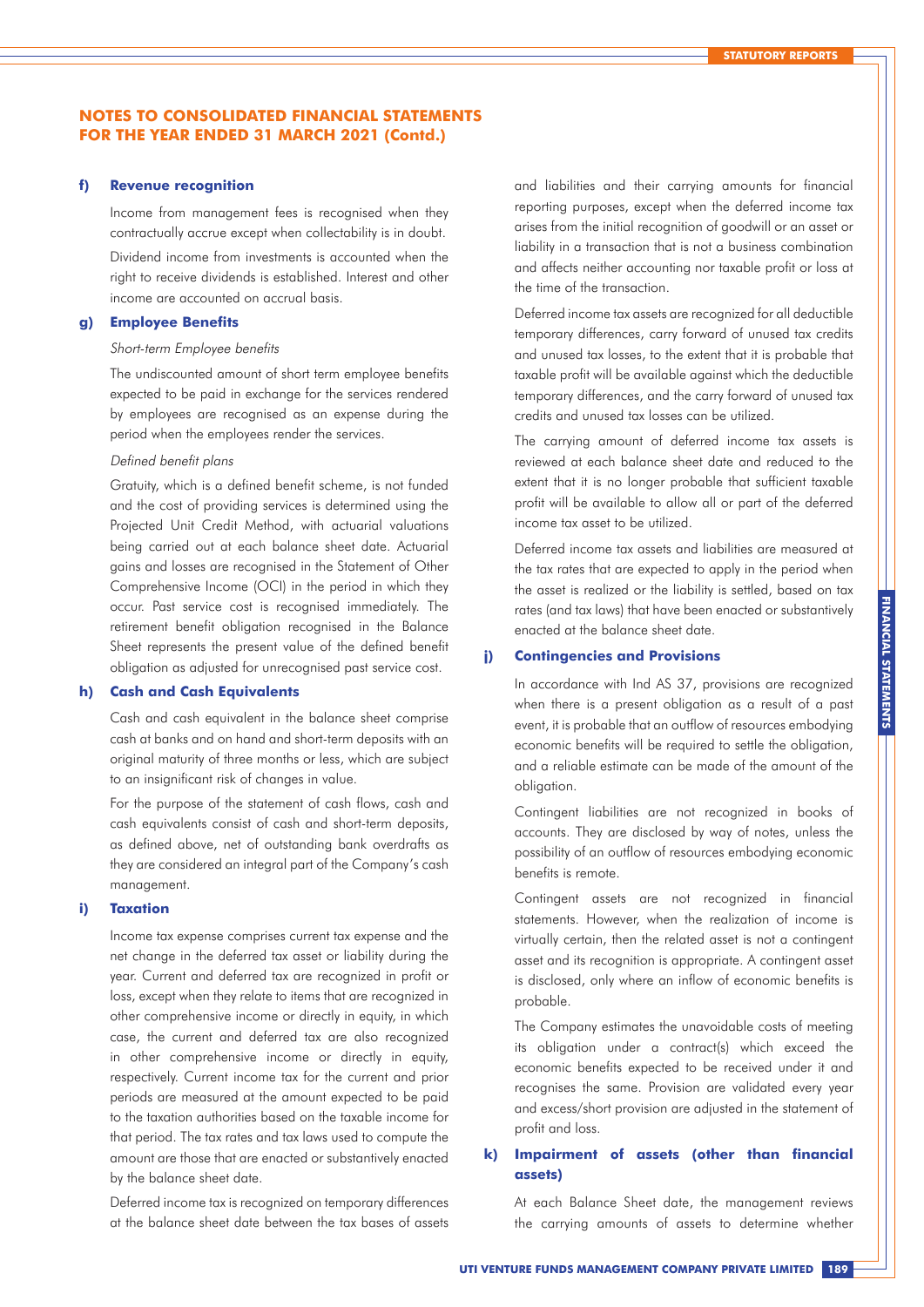

there is any indication that those assets were impaired. If any such indication exists, the recoverable amount of the asset is estimated in order to determine the extent of impairment loss. In assessing value in use, the estimated future cash flows expected from the continuing use of the asset and from its disposal are discounted to their present value using a pre-tax discount rate that reflects the current market assessments of time value of money and the risks specific to the asset. The reduction is treated as an impairment loss and is recognized in the Statement of Profit and Loss.

Reversal of impairment loss is recognized immediately as income in the Statement Profit and Loss.

#### **l) Fair value hierarchy**

#### Fair value hierarchy:

All assets and liabilities for which fair value is measured or disclosed in the financial statements are categorized within the fair value hierarchy, described as follows, based on the lowest level input that is significant to the fair value measurement as a whole:

Level 1 — Quoted (unadjusted) market prices in active markets for identical assets or liabilities

- Level 2 Valuation techniques for which the lowest level input that is significant to the fair value measurement is directly or indirectly observable
- Level 3 Valuation techniques for which the lowest level input that is significant to the fair value measurement is unobservable

For assets and liabilities that are recognized in the financial statements on a recurring basis, the Company determines whether transfers have occurred between levels in the hierarchy by re-assessing categorization (based on the lowest level input that is significant to the fair value measurement as a whole) at the end of each reporting period.

#### **m) Segment Reporting**

The company is primarily engaged in the investment management business. Company's chief operating decision makers review the company's operation as a whole and no different segments have been identified for this purposes and accordingly, no the Company do not have more than one operating segments as per Ind AS 108 'Operating Segments'. Hence there is no separate reporting requirement.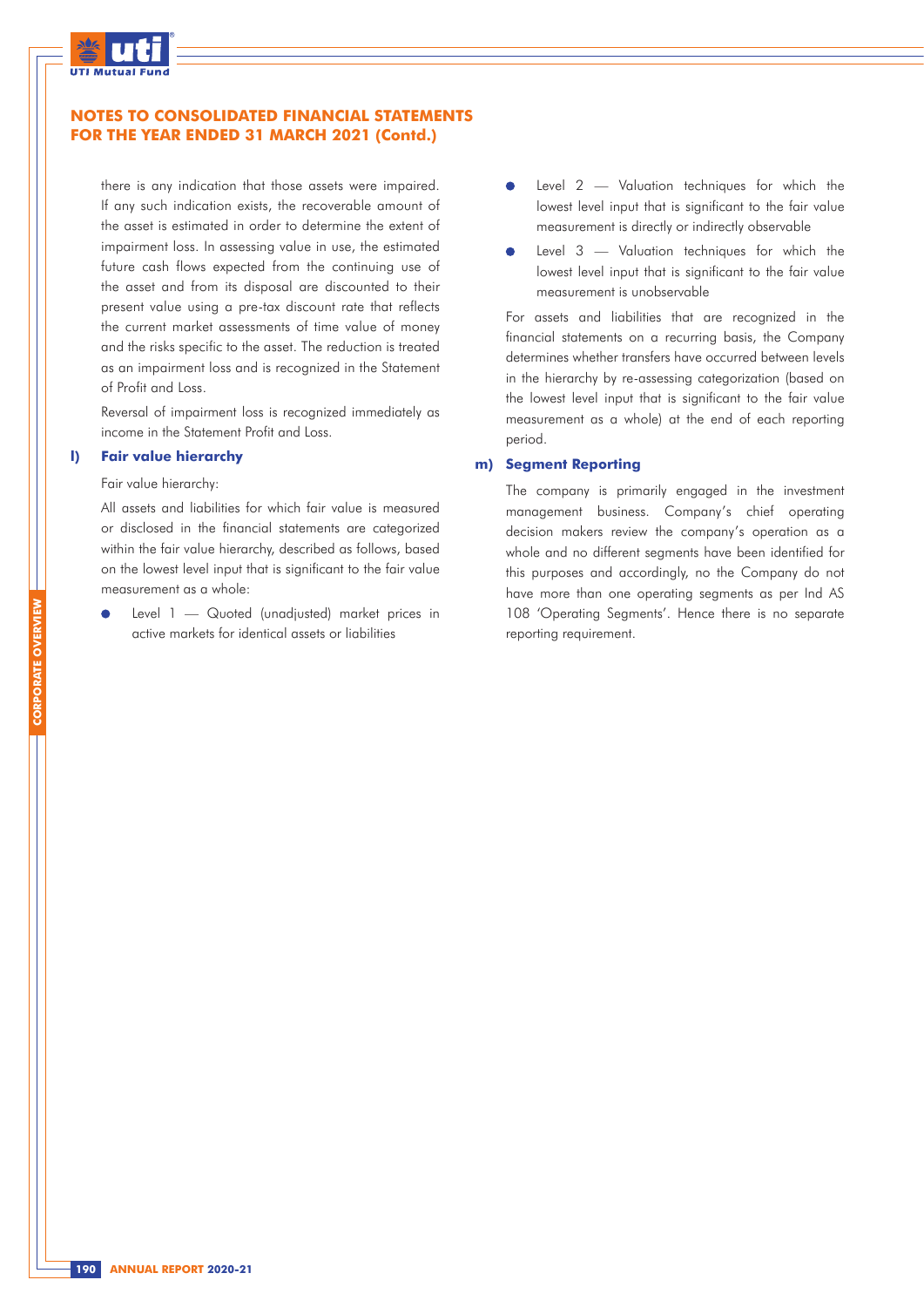# **3. CASH AND CASH EQUIVALENTS**

|                                                           |                        | (Amounts in INR)              |
|-----------------------------------------------------------|------------------------|-------------------------------|
| <b>Particulars</b>                                        | As at<br>31 March 2021 | As at<br><b>31 March 2020</b> |
| Cash in Hand                                              |                        |                               |
| Balance with bank in current account                      | 66,14,030              | 7,73,54,735                   |
| Balance with bank in deposit account (less than 3 months) | 3,57,54,611            |                               |
| <b>TOTAL</b>                                              | 4,23,68,641            | 7,73,54,735                   |

# **4. INVESTMENTS (UNQUOTED)**

|                                                                                   |                                                                                                                                                                                                                                                                                                                                                                                                                                                                                                                                    | (Amounts in INR)              |
|-----------------------------------------------------------------------------------|------------------------------------------------------------------------------------------------------------------------------------------------------------------------------------------------------------------------------------------------------------------------------------------------------------------------------------------------------------------------------------------------------------------------------------------------------------------------------------------------------------------------------------|-------------------------------|
|                                                                                   | As at<br><b>31 March 2021</b>                                                                                                                                                                                                                                                                                                                                                                                                                                                                                                      | As at<br><b>31 March 2020</b> |
|                                                                                   |                                                                                                                                                                                                                                                                                                                                                                                                                                                                                                                                    |                               |
|                                                                                   |                                                                                                                                                                                                                                                                                                                                                                                                                                                                                                                                    | 7,539                         |
| (Nil (As at 31 March 2020, 100) Management shares of USD 1 each)                  |                                                                                                                                                                                                                                                                                                                                                                                                                                                                                                                                    |                               |
|                                                                                   |                                                                                                                                                                                                                                                                                                                                                                                                                                                                                                                                    |                               |
|                                                                                   | 43, 11, 543                                                                                                                                                                                                                                                                                                                                                                                                                                                                                                                        | 51, 31, 764                   |
|                                                                                   |                                                                                                                                                                                                                                                                                                                                                                                                                                                                                                                                    |                               |
|                                                                                   | 2,36,392                                                                                                                                                                                                                                                                                                                                                                                                                                                                                                                           | 1,97,846                      |
| (1,750,050 (As at 31 March 2020 - 1,750,050) Class D Units of INR 100/- each)     |                                                                                                                                                                                                                                                                                                                                                                                                                                                                                                                                    |                               |
|                                                                                   | 7,40,47,867                                                                                                                                                                                                                                                                                                                                                                                                                                                                                                                        | 6, 17, 17, 183                |
| (437,211.760 (As at 31 March 2020 - 495,770.890) Class C Units of INR 100/- each) |                                                                                                                                                                                                                                                                                                                                                                                                                                                                                                                                    |                               |
|                                                                                   | 7,85,95,802                                                                                                                                                                                                                                                                                                                                                                                                                                                                                                                        | 6,70,54,332                   |
|                                                                                   | 7,85,95,802                                                                                                                                                                                                                                                                                                                                                                                                                                                                                                                        | 6,70,54,332                   |
|                                                                                   | <b>Particulars</b><br><b>Investments in Equity Instruments (at cost)</b><br>Investment in Ascent India Ltd, Mauritius<br>Investments in Units of Mutual Fund (at fair value through profit or loss)<br>UTI Credit Risk Fund - Direct Growth Plan (315,569.178 (as at 31 March 2020 -<br>315,569.178) units)<br>Investments in Units of Fund (at fair value through profit or loss)<br>Investment in Ascent India Fund - III*<br>Investment in Ascent India Fund - III*<br><b>TOTAL</b><br>Aggregate amount of unquoted investments |                               |

\* Fair value of units in Ascent India Fund III are based on estimated/unaudited statements.

# **5. CURRENT TAX ASSETS**

|                                        |          | (Amounts in INR)                     |
|----------------------------------------|----------|--------------------------------------|
| <b>Particulars</b>                     | As at    | As at<br>31 March 2021 31 March 2020 |
| Advance Income Tax (Net of provisions) | 6,79,446 | 5,86,299                             |
| <b>TOTAL</b>                           | 6,79,446 | 5,86,299                             |

# **6. OTHER NON FINANCIAL ASSETS**

|                    |                                      | (Amounts in INR) |
|--------------------|--------------------------------------|------------------|
| <b>Particulars</b> | As at<br>31 March 2021 31 March 2020 | As at            |
| Prepaid Expenses   | 27,612                               | 29,855           |
| <b>TOTAL</b>       | 27,612                               | 29,855           |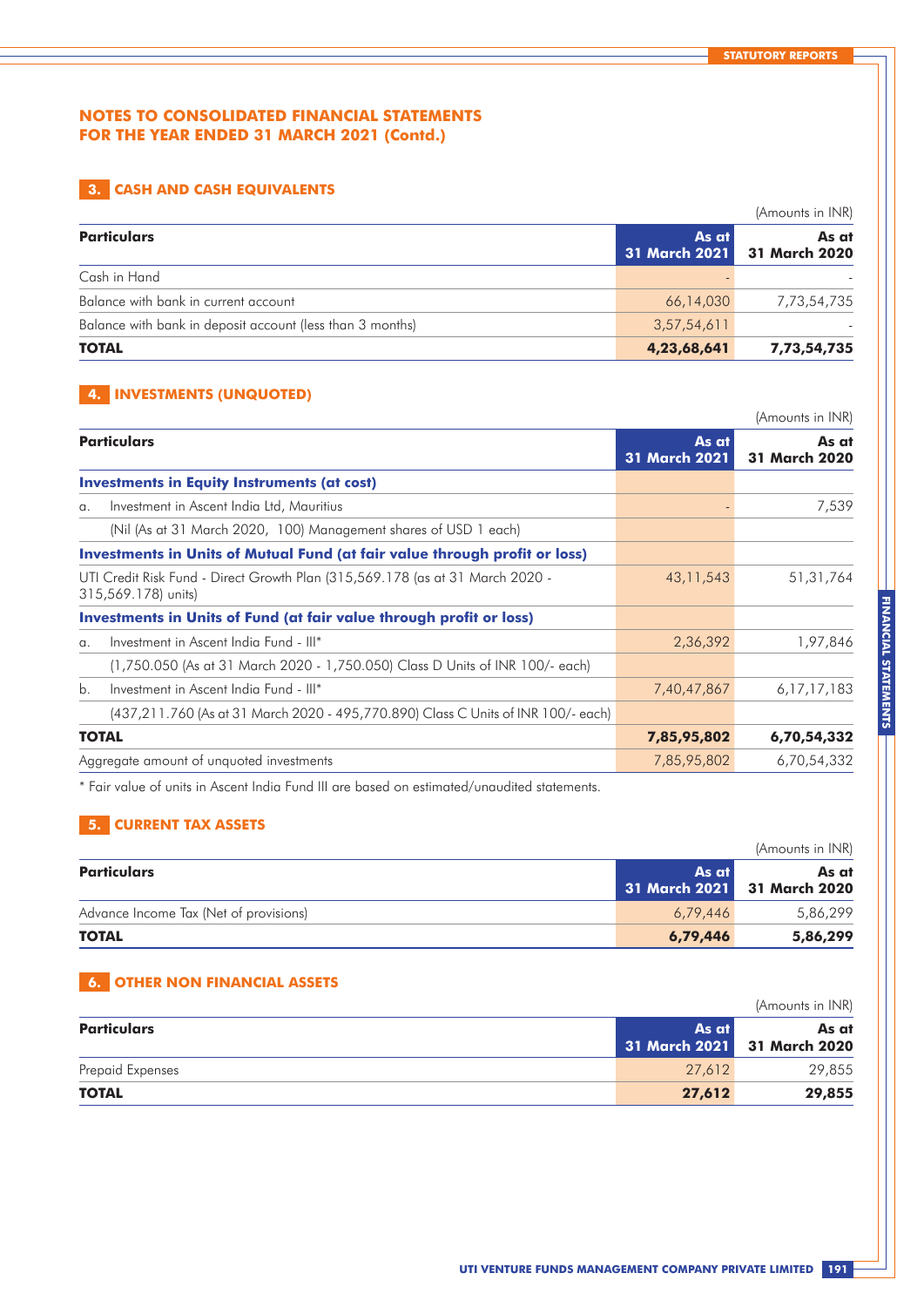

# **7. OTHER FINANCIAL LIABILITIES**

|                    |                                      | (Amounts in INR) |
|--------------------|--------------------------------------|------------------|
| <b>Particulars</b> | As at<br>31 March 2021 31 March 2020 | As at            |
| Statutory dues     | 1,61,002                             | 5,17,609         |
| <b>TOTAL</b>       | 1,61,002                             | 5,17,609         |

# **8. PROVISIONS**

|                                  |                                      | (Amounts in INR) |
|----------------------------------|--------------------------------------|------------------|
| <b>Particulars</b>               | As at<br>31 March 2021 31 March 2020 | As at            |
| Other provisions (Refer Note 20) | 6,90,000                             | 6,48,000         |
| <b>TOTAL</b>                     | 6,90,000                             | 6,48,000         |

# **9. OTHER EQUITY**

|                        | (Amounts in INR)       |
|------------------------|------------------------|
| As at<br>31 March 2021 | As at<br>31 March 2020 |
| 1,90,09,046            | 1,90,09,046            |
| 45,00,700              | 45,00,700              |
|                        |                        |
| 5,76,94,470            | 5,76,94,470            |
| (4,00,00,000)          |                        |
| 1,76,94,470            | 5,76,94,470            |
|                        |                        |
| 1,18,82,592            | 1,66,26,527            |
| 1,30,13,966            | (47, 43, 935)          |
| 2,48,96,558            | 1,18,82,592            |
|                        |                        |
| 11,67,745              | 12,13,189              |
| 10,200                 | (45, 444)              |
| 11,77,945              | 11,67,745              |
| 6,72,78,719            | 9,42,54,553            |
|                        |                        |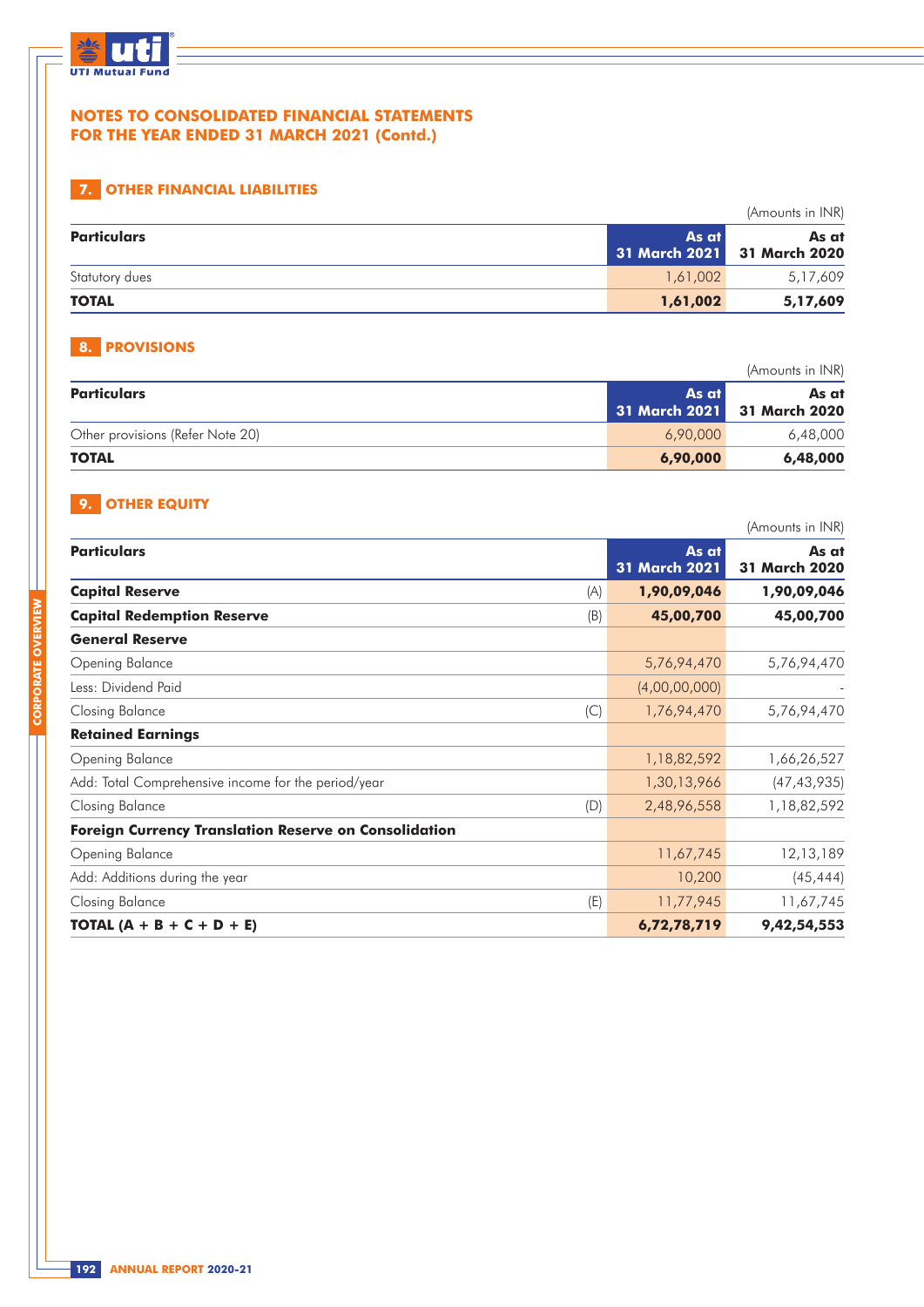# **10. SHARE CAPITAL**

|    |                                                                                                            |                               | (Amounts in INR)              |
|----|------------------------------------------------------------------------------------------------------------|-------------------------------|-------------------------------|
|    | <b>Particulars</b>                                                                                         | As at<br><b>31 March 2021</b> | As at<br><b>31 March 2020</b> |
| a) | <b>Authorised Share Capital</b>                                                                            | 6,00,00,000                   | 6,00,00,000                   |
|    | 6,000,000 Equity Shares with voting rights of INR 10/- each                                                |                               |                               |
| b) | <b>Issued, Subscribed &amp; Fully Paid Up</b>                                                              | 4,55,00,000                   | 4,55,00,000                   |
|    | [4,550,000 Equity Shares with voting rights (Previous Year - 4,550,000) of INR 10/-<br>each fully paid-up] |                               |                               |
|    | Refer Note 10A and Note 10B below                                                                          |                               |                               |
|    |                                                                                                            | 4,55,00,000                   | 4,55,00,000                   |

# **Terms/rights to attached equity shares :**

The Company has only one class of Equity share, having a par value of INR 10/- . Each holder of equity shares is entitled to one vote per share. In the event of liquidation of the company, the holders of the equity shares will be entitled to receive any of the remaining assets of the company , after distribution of all preferential amount . However, as on date no such preferential amount exists. The distribution will be in proportion to number of equity shares held by the shareholders.

# **10A. MOVEMENT IN THE OUTSTANDING EQUITY SHARES WITH VOTING RIGHTS DURING THE YEAR**

|                                                 |               |                            |               | (Amounts in IIVK)          |  |
|-------------------------------------------------|---------------|----------------------------|---------------|----------------------------|--|
| <b>Particulars</b>                              |               | <b>As at 31 March 2021</b> |               | As at 31 March 2020        |  |
|                                                 | <b>Number</b> | <b>Value</b><br><b>INR</b> | <b>Number</b> | <b>Value</b><br><b>INR</b> |  |
| Shares outstanding at the beginning of the year | 45,50,000     | 4,55,00,000                | 45,50,000     | 4,55,00,000                |  |
| Shares Issued during the year                   |               |                            |               |                            |  |
| Shares bought back during the year              |               |                            |               |                            |  |
| Shares outstanding at the end of the year       | 45,50,000     | 4,55,00,000                | 45,50,000     | 4,55,00,000                |  |

# **10B. DETAILS OF SHAREHOLDERS HOLDING MORE THAN 5% SHARES IN THE COMPANY**

|                                                                              |                                            |            |                                      | (Amounts in INR)         |
|------------------------------------------------------------------------------|--------------------------------------------|------------|--------------------------------------|--------------------------|
|                                                                              | As at 31 March 2021<br>As at 31 March 2020 |            |                                      |                          |
|                                                                              | No. of<br><b>Shares held</b>               | $%$ of $ $ | No. of<br><b>Holding</b> Shares held | $%$ of<br><b>Holding</b> |
| UTI Asset Management Co. Ltd (including 70 shares held by their<br>nominees) | 45,50,000                                  | 100%       | 45,50,000                            | 100%                     |

 $\lambda$   $\lambda$   $\lambda$   $\lambda$   $\lambda$   $\lambda$   $\lambda$   $\lambda$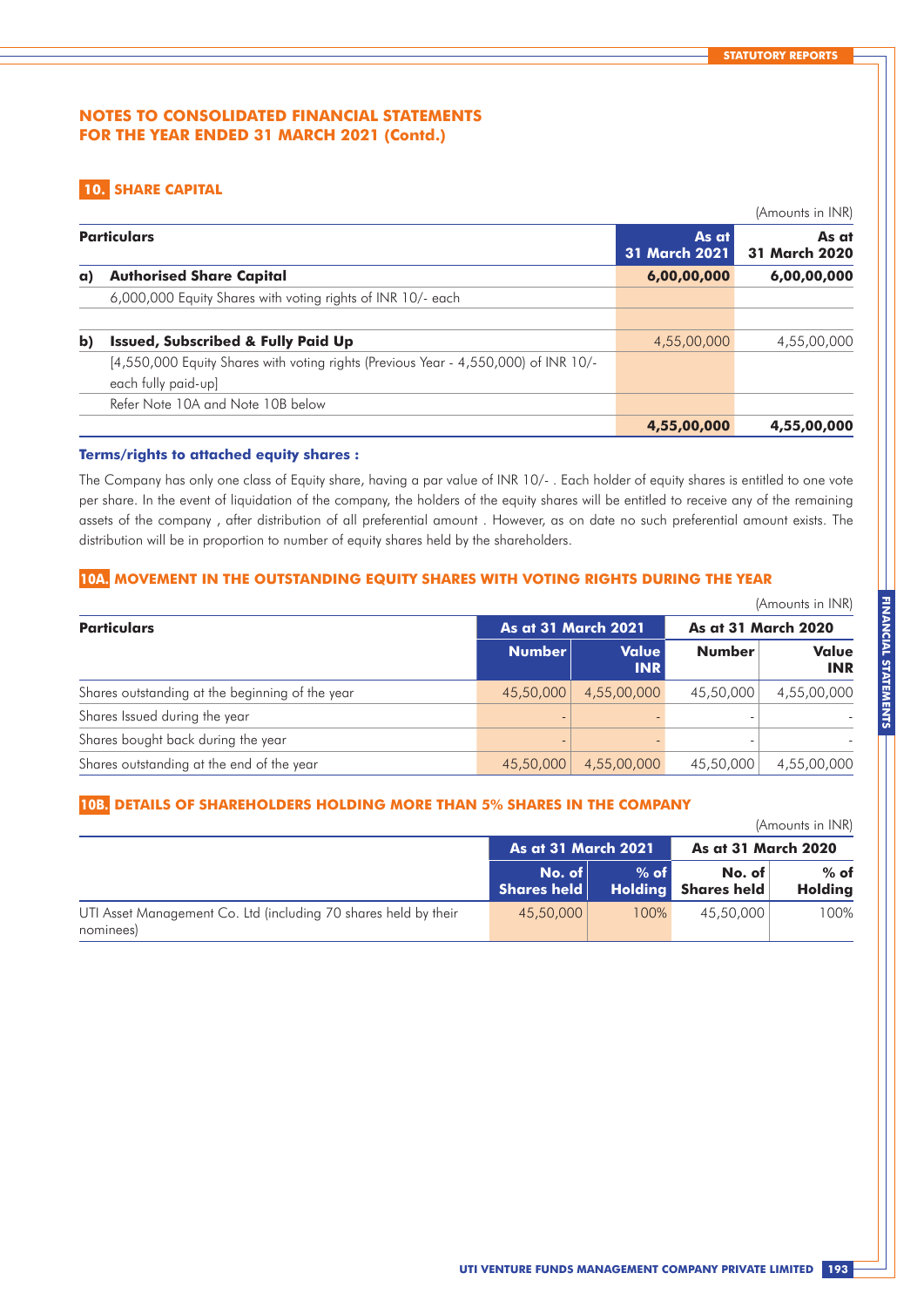

# **11. REVENUE FROM OPERATIONS**

|      |                                                                                  |                                           | (Amounts in INR)                          |
|------|----------------------------------------------------------------------------------|-------------------------------------------|-------------------------------------------|
|      | <b>Particulars</b>                                                               | <b>Year Ended</b><br><b>31 March 2021</b> | <b>Year Ended</b><br><b>31 March 2020</b> |
| (i)  | <b>Interest Income</b>                                                           |                                           |                                           |
|      | Interest on Bank Deposit                                                         | 14,32,234                                 | 46,30,672                                 |
|      | Interest on Income Tax Refund                                                    |                                           | 24,783                                    |
|      |                                                                                  | 14,32,234                                 | 46,55,455                                 |
| (ii) | Net Gain/(Loss) on financial instruments at fair value through<br>profit or loss |                                           |                                           |
|      | Changes in fair value of investments on marked-to-market (unrealised)            | 1,76,37,452                               | (8, 73, 196)                              |
|      |                                                                                  | 1,76,37,452                               | (8, 73, 196)                              |
|      | (iii) Others - Net gains from Investments                                        |                                           |                                           |
|      | Profit on sale of Investments (net)                                              | 21,87,827                                 | 22,553                                    |
|      |                                                                                  | 21,87,827                                 | 22,553                                    |

# **12. OTHER INCOME**

|                               |                                    | (Amounts in INR)                          |
|-------------------------------|------------------------------------|-------------------------------------------|
| <b>Particulars</b>            | <b>Year Ended</b><br>31 March 2021 | <b>Year Ended</b><br><b>31 March 2020</b> |
| Excess provision written back | 6,16,779                           | 30,02,560                                 |
| Other Non Operating Income    |                                    | 6,30,631                                  |
| <b>TOTAL</b>                  | 6,16,779                           | 36,33,191                                 |

# **13. EMPLOYEE BENEFITS EXPENSE**

|                         |                                    | (Amounts in INR)                          |
|-------------------------|------------------------------------|-------------------------------------------|
| <b>Particulars</b>      | <b>Year Ended</b><br>31 March 2021 | <b>Year Ended</b><br><b>31 March 2020</b> |
| Salaries and Allowances |                                    | 12,96,000                                 |
| Gratuity                |                                    | 55,534                                    |
| <b>TOTAL</b>            |                                    | 13,51,534                                 |

# **14. OTHER EXPENSES**

|                                                      |                                           | (Amounts in INR)                          |
|------------------------------------------------------|-------------------------------------------|-------------------------------------------|
| <b>Particulars</b>                                   | <b>Year Ended</b><br><b>31 March 2021</b> | <b>Year Ended</b><br><b>31 March 2020</b> |
| Travelling & Conveyance                              |                                           | 6,18,236                                  |
| Repairs and Maintenance - others                     |                                           | 4,62,000                                  |
| Legal & Professional Expenses                        | 38, 35, 372                               | 88,54,688                                 |
| Rates & Taxes                                        | 2,60,450                                  | 12,52,774                                 |
| <b>Staffing Expenses</b>                             |                                           | 9,07,206                                  |
| Other provision                                      | 42,000                                    | 42,000                                    |
| <b>Directors Sitting Fees</b>                        | 1,00,000                                  | 4,20,000                                  |
| Insurance Charges                                    | 89,562                                    | 1,42,532                                  |
| Provision for /(Reversal of) Onerous Contracts (net) |                                           | (35, 15, 953)                             |
| Corporate social responsibility expenditure          |                                           | 9,45,000                                  |
| <b>Other General Expenses</b>                        | 83,573                                    | 1,04,062                                  |
| <b>TOTAL</b>                                         | 44,10,957                                 | 1,02,32,545                               |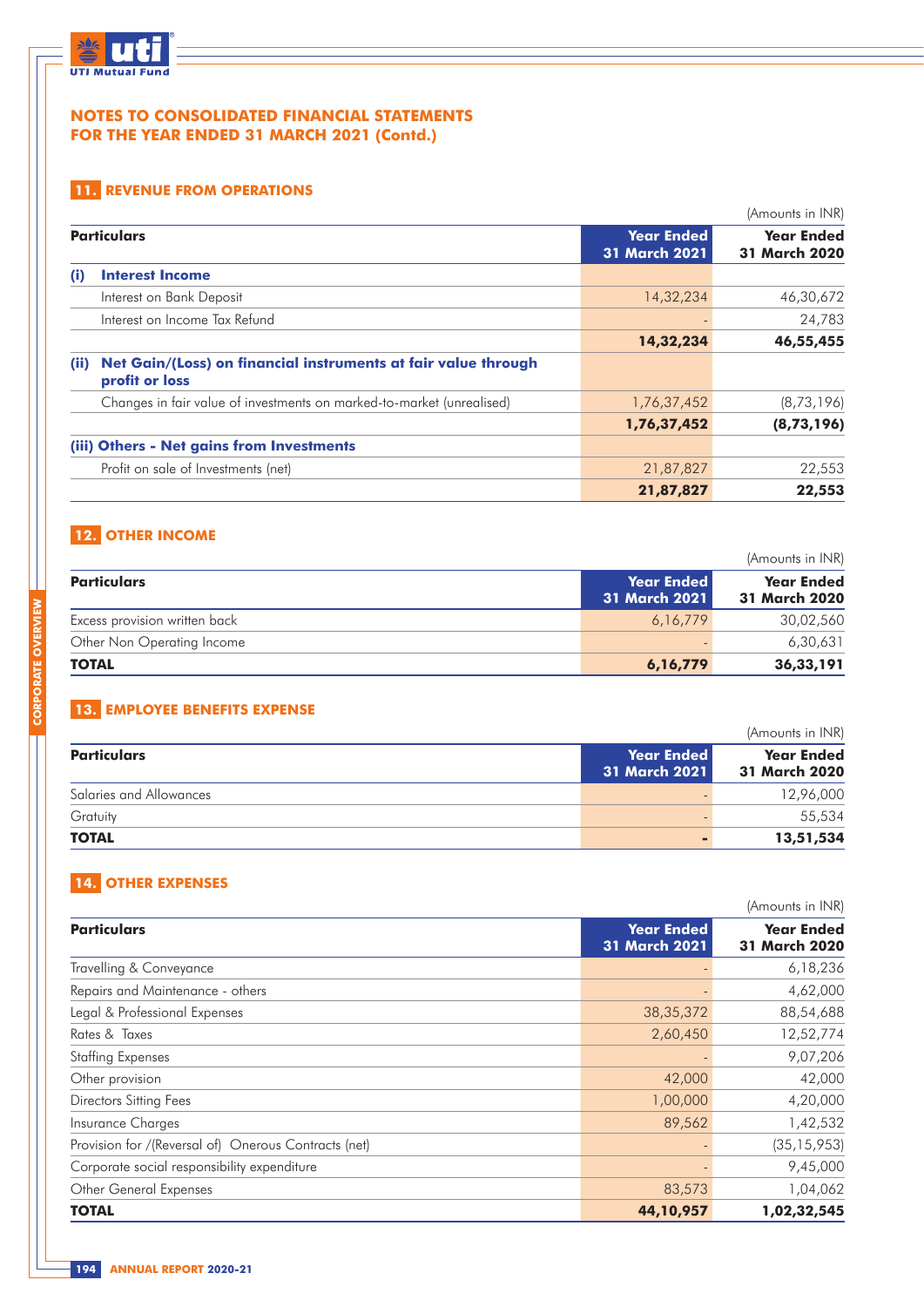# **15. COMMITMENT AND CONTINGENCIES**

|                                                                                                            |               | (Amounts in INR) |
|------------------------------------------------------------------------------------------------------------|---------------|------------------|
| <b>Particulars</b>                                                                                         | 31 March 2021 | 31 March 2020    |
| Contingent Liabilities                                                                                     |               |                  |
| Towards non-registration as an NBFC with RBI as per section 45(IA) of RBI Act, 1934<br>up to 31 March 2018 | 5,00,000      | 5,00,000         |

# **16. RELATED PARTIES**

#### **a) Names of the related parties**

| Holding Company                              | UTI Asset Management Co. Ltd.               |
|----------------------------------------------|---------------------------------------------|
| Key Management Personnel ('KMP-1')           | Mr. K. E. C. Rajakumar (upto 31 March 2020) |
| Key Management Personnel ('KMP-2')           | Mr. Surojith Saha (w.e.f 1 April 2020)      |
| Administrator and Secretary of the component | IQ EQ Fund Services (Mauritius) Ltd         |

#### **b) The disclosures in respect of Related Party Transactions**

| <b>Nature of Transaction</b> |                                               | <b>Key Management</b><br><b>Personnel-1</b> |          | <b>Holding Company</b> |         | <b>Administrator and</b><br><b>Secretary of the</b><br>component |             |
|------------------------------|-----------------------------------------------|---------------------------------------------|----------|------------------------|---------|------------------------------------------------------------------|-------------|
|                              |                                               | 2020-21                                     | 2019-20  | $2020 - 21$            | 2019-20 | 2020-21                                                          | 2019-20     |
| i)                           | <b>Transactions during the year</b>           |                                             |          |                        |         |                                                                  |             |
|                              | Remuneration*                                 |                                             | 4,78,654 |                        |         |                                                                  |             |
|                              | Interim Dividend Paid                         |                                             |          | 4,00,00,000            |         |                                                                  |             |
|                              | Administration, secretarial and director fees |                                             |          |                        |         | 12,92,416                                                        | 41, 14, 253 |
|                              | Reimbursement of expenses                     |                                             |          |                        |         |                                                                  |             |
| ii)                          | Outstanding Balances on the year end          |                                             |          |                        | ۰       |                                                                  |             |
|                              | Receivable                                    |                                             |          |                        |         |                                                                  |             |
|                              | Investments                                   |                                             |          |                        |         |                                                                  |             |

In addition to the above,

- (a) in connection with the management of Ascent India Fund, the Company has mutually agreed with Ascent Capital Advisors India Private Limited that the fund operation expenses till the liquidation of the fund are to be equally borne by the Company and the latter referred party. In view of this, an arrangement has been made to incur certain specific expenses of the fund directly by each of the companies. Such expenses incurred during the year has been accounted under legal and professional charges in statement of profit or loss.
- (b) The Company has purchased and redeemed the following investments in UTI Mutual Fund where the holding company is its assets manager. (Amounts in INR)

|                                           |                                 |                    |          | $\sqrt{2}$                                     |
|-------------------------------------------|---------------------------------|--------------------|----------|------------------------------------------------|
| Name of the Fund                          | Balance as at l<br>1 April 2020 | Amount<br>invested |          | Amount Balance as at<br>redeemed 31 March 2021 |
| UTI Credit Risk Fund - Direct Growth Plan | 49,48,535                       |                    | 2,32,530 | 47, 16, 005                                    |

All the amounts indicated above are at their cost and redemption value and fair value adopted for recognition as per Ind AS have not been reckoned for this purpose

No amount is/has been written off or written back during the year in respect of dues from/to related parties

The information relating to related parties has been determined to the extent such parties have been identified on the basis of information provided by the company which has been relied upon by the Auditors

 $(1)$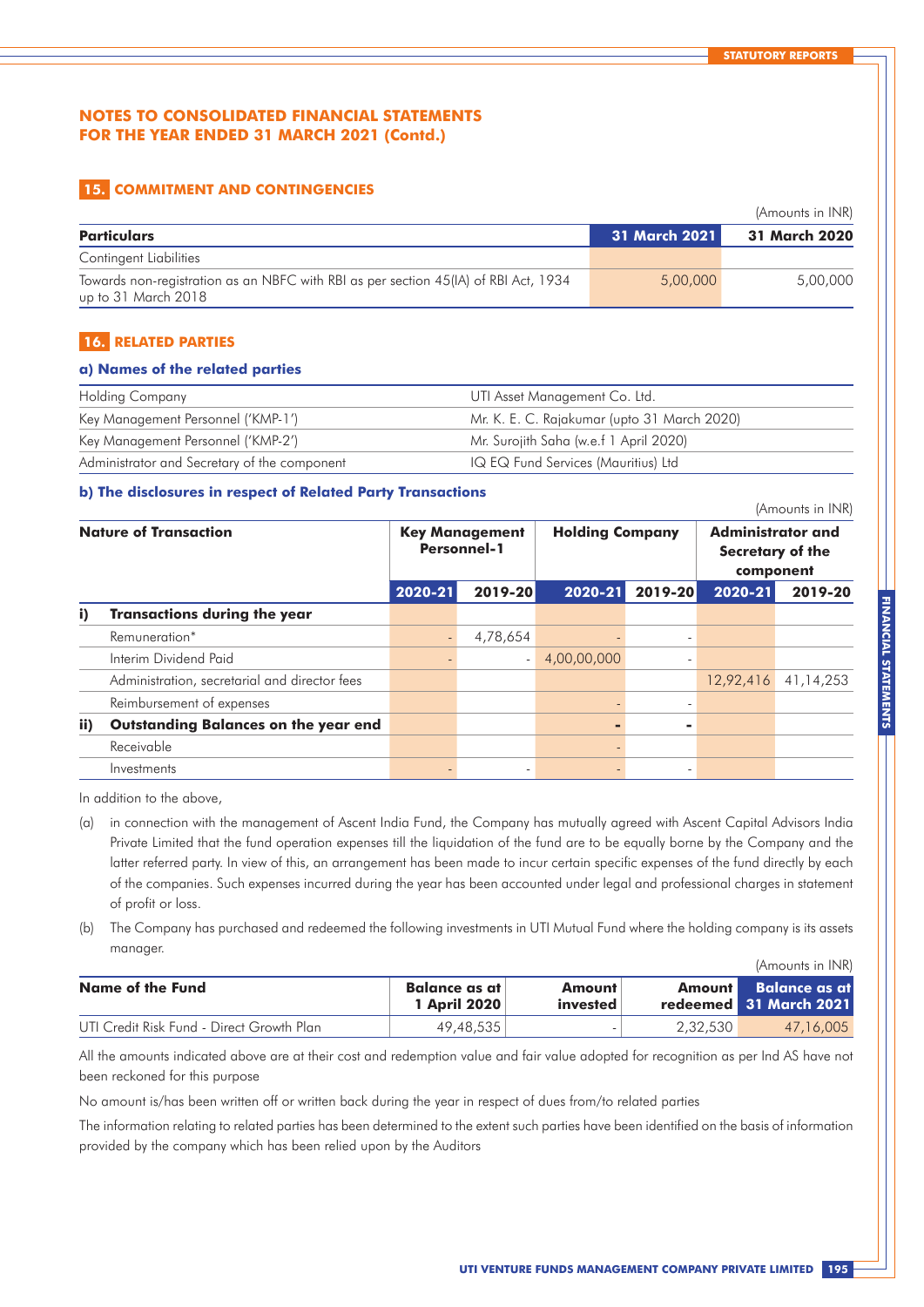

# **17. LEGAL & PROFESSIONAL EXPENSE INCLUDE AMOUNT PAID/PAYABLE TO AUDITORS TOWARDS**

|                    |                                    | (Amounts in INR)                          |  |
|--------------------|------------------------------------|-------------------------------------------|--|
| <b>Particulars</b> | <b>Year Ended</b><br>31 March 2021 | <b>Year Ended</b><br><b>31 March 2020</b> |  |
| Audit Fees*        | 4,00,000                           | 9,58,418                                  |  |
| Other Matters*     | 25,000                             | 2,05,000                                  |  |
|                    | 4,25,000                           | 11,63,418                                 |  |

### \*net of GST

# **18.**

There were no dues outstanding to Micro and Small enterprises as defined in the Micro, Small and Medium Enterprises Development Act, 2006 as at 31 March 2021. The information regarding micro and small enterprises has been determined based on information collected by management on enquiries made with the vendors, which have been relied upon by the auditors.

# **19.**

All the employees of the holding Company have resigned as at 31 March 2020 and their claims in relation to retirement benefits have already been discharged by the Company. In the opinion of the management no liability towards employee benefits such as Provident Fund/Gratuity liability is due or payable. Hence no provision thereof is made in the financial statements.

# **20.**

Other provisions in note 8 and 14 refers to provision made for estimated compounding fees payable on delayed filing of forms Annual Performane Report (APR) and Overseas Direct Investments (ODI)

# **21.**

**CORPORATE OVERVIEW**

CORPORATE OVERVIEW

Disclosure in respect of movement of provisions made as required by Ind AS 37

| <b>Particulars</b>                                                                                 | <b>Provision for Onerous</b><br>Contract | <b>Provision for</b><br><b>Compounding fees</b> |
|----------------------------------------------------------------------------------------------------|------------------------------------------|-------------------------------------------------|
| <b>Opening balance as at 1 April 2019</b>                                                          | 35,15,953                                | 6,06,000                                        |
| Less: Provision withdrawn on account of actual expenses incurred                                   | (35, 15, 953)                            |                                                 |
| Add: Provision made during the year                                                                |                                          | 42,000                                          |
| <b>Balance as at 31 March 2020</b>                                                                 |                                          | 6,48,000                                        |
| Less: Provision withdrawn on account of actual expenses incurred<br>(April 2020 to September 2020) |                                          |                                                 |
| Add: Provision made during the period April 2020 to March 2021                                     |                                          | 42,000                                          |
| <b>Closing Balance as at 31 March 2021</b>                                                         |                                          | 6,90,000                                        |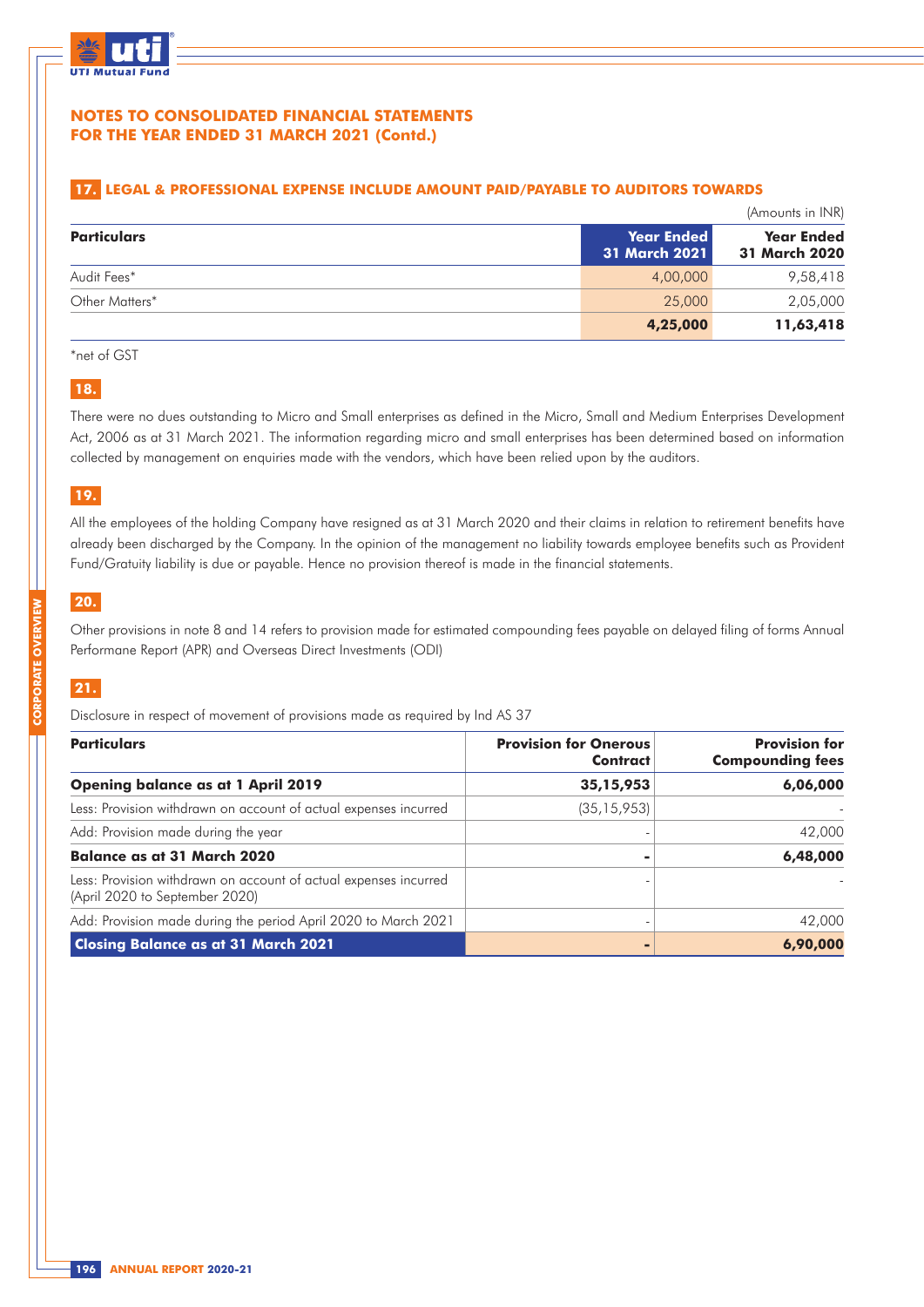# **22. INCOME TAXES**

The major components of income tax expense for the year ended 31 March 2021 and 31 March 2020 are:

#### **Statement of profit and loss:**

# **Profit or loss section**

|                                                                  |                      | (Amounts in INR)     |
|------------------------------------------------------------------|----------------------|----------------------|
| <b>Particulars</b>                                               | <b>31 March 2021</b> | <b>31 March 2020</b> |
| <b>Current income tax:</b>                                       |                      |                      |
| Current income tax charge                                        |                      |                      |
| Taxes of prior years                                             |                      | 8,396                |
| <b>Deferred tax:</b>                                             |                      |                      |
| Relating to origination and reversal of temporary differences    | 44,49,369            | 5,89,463             |
| Income tax expense reported in the statement of profit or loss   | 44,49,369            | 5,97,859             |
| <b>OCI</b> section                                               |                      |                      |
| Deferred tax related to items recognised in OCI during the year: |                      |                      |
| Net loss/(gain) on remeasurement of defined benefit plans        |                      |                      |
| Income tax charged to OCI                                        |                      |                      |

# **Reconciliation of tax expense and the accounting profit multiplied by India's domestic tax rate for 31 March 2021 and 31 March 2020:**

| Accounting profit before income tax                                                                                       | 1,74,63,335   | (41, 46, 076) |
|---------------------------------------------------------------------------------------------------------------------------|---------------|---------------|
| Less: Reduction in loss on consolidation (loss of subsidiary net of consolidation<br>adjustments)                         | 5,76,430      | (12, 31, 399) |
| Profit of the parent company                                                                                              | 1,68,86,905   | (29, 14, 677) |
| Enacted income tax rate in India                                                                                          | 25.17%        | 25.17%        |
| Tax at the applicable tax rate                                                                                            | 42,50,096     | (7, 33, 566)  |
| Minimum alternate tax recognised at 18.5% plus cess                                                                       |               |               |
| Provision recognised for prior years' shortfall                                                                           |               | 8,396         |
| Expenses not allowed/(Unrealised incomes allowed) under Income Tax Act                                                    | (44, 36, 351) | (5, 14, 468)  |
| Timing differences allowed under IT Act on payment basis                                                                  | 1,70,902      | 12,48,034     |
| DTL not recognised on losses on account of lack of future taxable business income                                         |               |               |
| Timing differences considered for DTL                                                                                     | 44,49,369     | 5,89,463      |
| Income tax expense recorded in the books                                                                                  | 44,34,016     | 5,97,859      |
| Components of deferred tax expense (income) recognised in Statement<br>of profit and loss and Other comprehensive income: |               |               |
| Property, Plant and Equipment and Intangible assets                                                                       | 10,376        | 20,784        |
| Fair valuation of financial instruments                                                                                   | 44,38,993     | (5, 72, 485)  |
| Provision for onerous contract                                                                                            |               | 9,78,138      |
| Provision for Gratuity                                                                                                    |               | 1,63,026      |
| Total                                                                                                                     | 44,49,369     | 5,89,463      |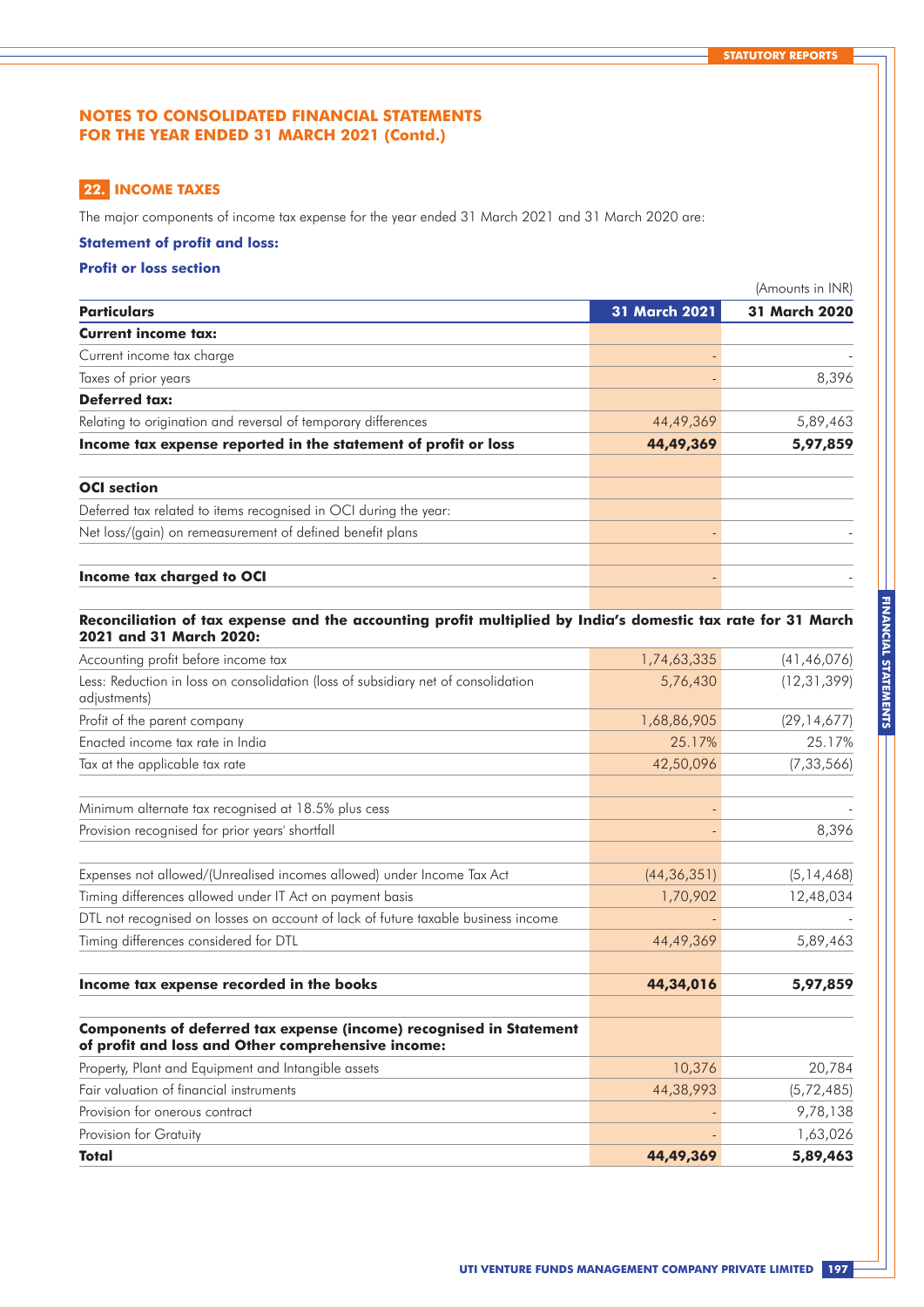

#### **Deferred tax assets/(liabilities) as at 31 March 2021 is in relation to:**

|                                                        |                        |                                         |                                     |                                        | (Amounts in INR)                   |
|--------------------------------------------------------|------------------------|-----------------------------------------|-------------------------------------|----------------------------------------|------------------------------------|
| <b>Particulars</b>                                     | As at<br>31 March 2020 | <b>Recognised in</b><br>profit and loss | in other<br>comprehensive<br>income | <b>Recognised Recognised</b><br>equity | As at<br>directly in 31 March 2021 |
| Property, Plant and Equipment and<br>Intangible assets | 69,123                 | (10, 376)                               |                                     |                                        | 58,747                             |
| Fair valuation of financial instruments                | (31, 07, 283)          | (44, 38, 993)                           |                                     |                                        | (75, 46, 276)                      |
|                                                        | (30, 38, 160)          | (44, 49, 369)                           |                                     |                                        | (74, 87, 529)                      |

#### **Deferred tax assets/(liabilities) as at 31 March 2020 is in relation to:**

|                                                        |                       |                                         |                                     |                                        | (Amounts in INR)                   |
|--------------------------------------------------------|-----------------------|-----------------------------------------|-------------------------------------|----------------------------------------|------------------------------------|
| <b>Particulars</b>                                     | As at<br>1 April 2019 | <b>Recognised in</b><br>profit and loss | in other<br>comprehensive<br>income | <b>Recognised Recognised</b><br>equity | As at<br>directly in 31 March 2020 |
| Property, Plant and Equipment and<br>Intangible assets | 89,907                | (20, 784)                               |                                     |                                        | 69,123                             |
| Fair valuation of financial instruments                | (36,79,768)           | 5,72,485                                | $\overline{a}$                      |                                        | (31, 07, 283)                      |
| Provision for onerous contract                         | 9,78,138              | (9, 78, 138)                            |                                     |                                        |                                    |
| Provision for Gratuity                                 | 1,63,026              | (1,63,026)                              |                                     |                                        |                                    |
|                                                        | (24, 48, 697)         | (5,89,463)                              | ۰                                   |                                        | (30, 38, 160)                      |

# **23. FINANCIAL RISK MANAGEMENT**

The Group has an exposure to the following risks arising from financial instruments: Credit Risk, Liquidity Risk and Market Risk

#### **A. Risk Management Framework:**

The parent company's board of directors has the overall responsibility for the establishment and oversight of company's risk management framework. The company's risk management policies are established to identify and analyze the risks faced by the company, to set appropriate risk limits and controls and to monitor risks and adherence to limits. Risk management policies and systems are reviewed regularly to reflect changes in market conditions and company's activities.

### **B. Credit Risk:**

Credit risk is the risk that counterparty will not meet its obligations under a financial instrument or customer contract, leading to a financial loss. The Group is exposed to credit risk from its operating activities and from its investing activities, including deposits with banks and financial institutions and other financial instruments. The carrying amount of the financial assets represents the maximum credit risk exposure.

Financial Instruments & cash deposits: The Investments of the company are primarily in units mutual funds promoted by Group's parent company and in venture funds managed by the Company/other company.

All the investments in mutual funds have money market instruments and corporate bonds as underlying investments. These bonds and money market instruments are subject to credit risk of the issuer and also subject to interest rate risk. These units can be redeemed at their then Net Assets Value (NAV) minus exit load, if any. These underlying investments are monitored by Asset Managment Company set-up by the parent company. No specific monitoring of the underlying investments are made by the Company.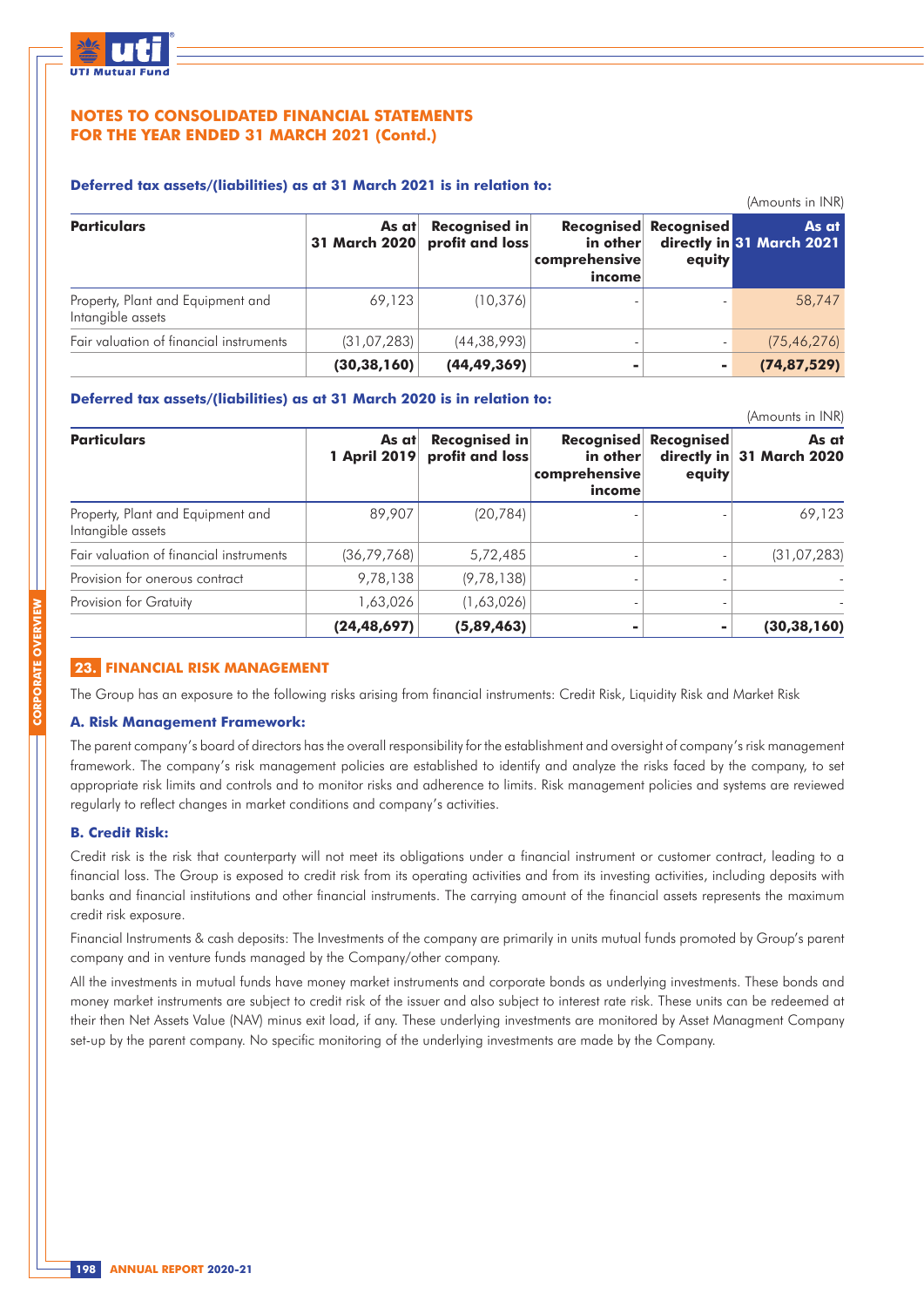Following is the exposure of the Company towards credit risk:

|                                                   |                        | (Amounts in INR)             |           |  |  |
|---------------------------------------------------|------------------------|------------------------------|-----------|--|--|
| <b>Particulars</b>                                | <b>Carrying Amount</b> | <b>Contractual Cashflows</b> |           |  |  |
|                                                   | (31 March 2021)        | Less than 1 year             | 1-3 years |  |  |
| Investments                                       | 7,85,95,802            | 7,85,95,802                  |           |  |  |
| Trade Receivables                                 |                        |                              |           |  |  |
| Cash and Cash Equivalents                         | 4,23,68,641            | 4,23,68,641                  |           |  |  |
| Bank balance other than cash and cash equivalents |                        |                              |           |  |  |
| Loans                                             |                        |                              |           |  |  |
| <b>Other Financial Assets</b>                     |                        |                              |           |  |  |
|                                                   | 12,09,64,443           | 12,09,64,443                 |           |  |  |

|                                                   | <b>Carrying Amount</b> | <b>Contractual Cashflows</b> |           |
|---------------------------------------------------|------------------------|------------------------------|-----------|
|                                                   | (31 March 2020)        | Less than 1 year             | 1-3 years |
| Investments                                       | 6,70,54,332            | 6,70,54,332                  |           |
| Trade Receivables                                 |                        |                              |           |
| Cash and Cash Equivalents                         | 7,73,54,735            | 7,73,54,735                  |           |
| Bank balance other than cash and cash equivalents |                        |                              |           |
| Loans                                             |                        |                              |           |
| <b>Other Financial Assets</b>                     |                        |                              |           |
|                                                   | 14,44,09,067           | 14,44,09,067                 |           |

#### **C. Liquidity Risk**

Liquidity risk is the risk that the company will encounter difficulty in meeting the obligations associated with its financial liabilities that are settled by delivering cash or financial asset. The Group's approach to managing liquidity is to ensure, as far as possible, that it will have sufficient liquidity to meet its liabilities when they are due, under normal and stressed conditions, without incurring unacceptable losses or risking damage to the Company's reputation.

The Company does not have any material financial liabilities exposed towards liquidity risk other than trade payables to be settled within 1 year

|                                         | (Amounts in INR) |               |  |  |
|-----------------------------------------|------------------|---------------|--|--|
| Carrying amount of Trade payables as at | 31 March 2021    | 31 March 2020 |  |  |
| Payable within 1 year                   | 5.54.250         | 10,66,898     |  |  |

#### **D. Market Risk**

Market risk is the risk that the fair value of future cash flows of a financial instrument will fluctuate because of changes in market prices. Market risk comprises three types of risk: interest rate risk, currency risk and other price risk, such as equity price risk and commodity risk. Financial instruments affected by market risk include loans, investments and deposits with banks.

#### **Interest Rate Risk**

Interest rate risk is the risk that the fair value or future cash flows of a financial instrument will fluctuate because of changes in market interest rates. The Group's exposure to the risk of changes in market interest rates relates primarily to the Group's financial instruments being investments in mutual funds. Investments in mutual funds are subject to interest rate risk, depending on the market interest rate prevailing,, which in turn will affect the value of underlying investments in corporate bonds and money market securities. Increase in interest rate prevailing in the market will decrease market value of the underlying securities and vice versa, particularly for long duration securities. These investments are monitored by Asset Management body set-up by the Group's parent company. No specific monitoring of the underlying investments are made by the Company. Deposits with banks carry fixed interest rates.

#### **Equity price risk**

Company's financial instruments subject to equity price risk are its investments in Ascent India Fund III. Investments in Ascent India fund III are monitored by Ascent Capital Advisors India Pvt Ltd . The Fund has invested in equity shares of early stage investment and growth companies. Values of these investments are subject to changes in values of underlying investments.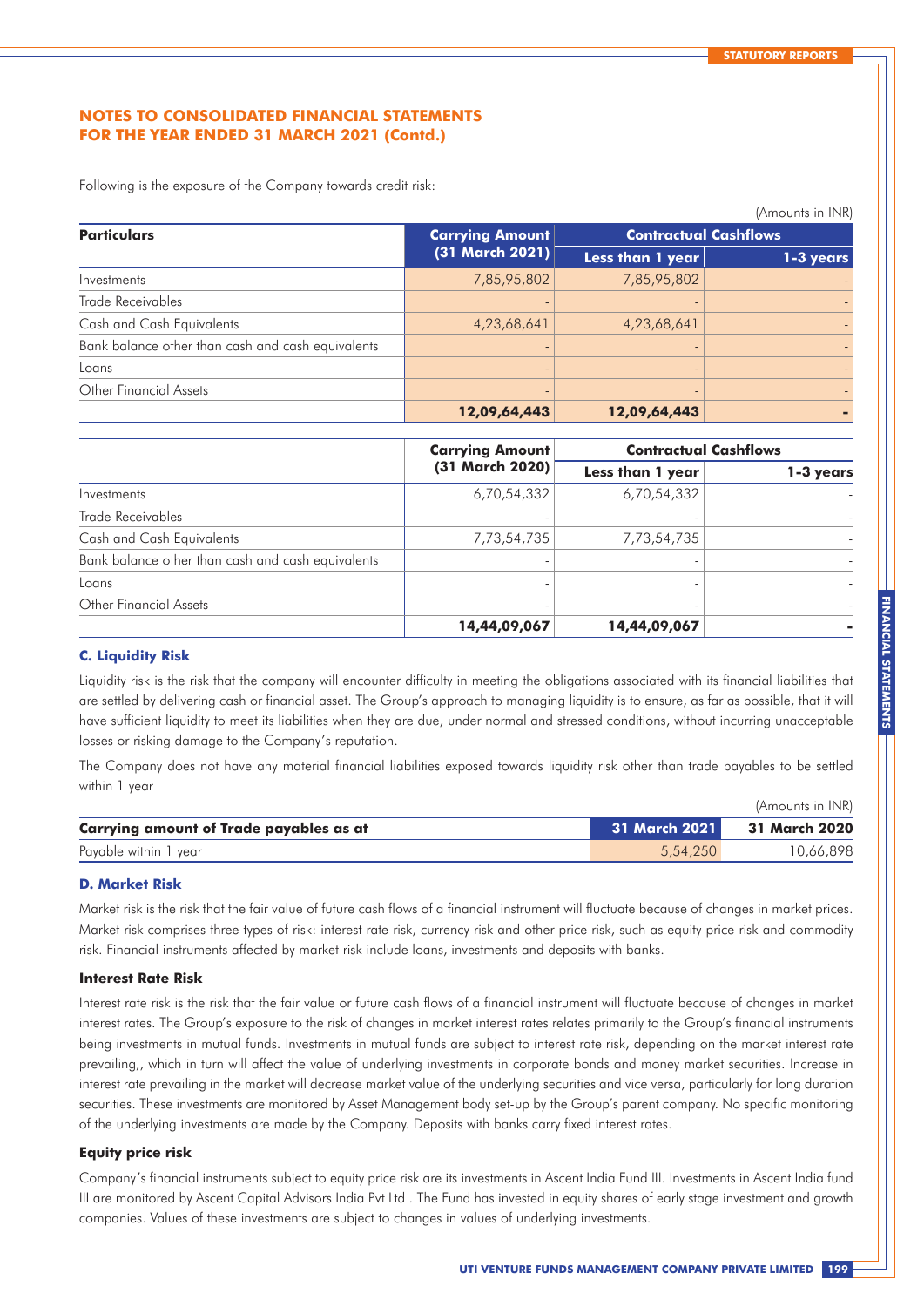

# **24. FAIR VALUE HIERARCHY**

The following table shows the carrying amounts and fair values of financial assets and financial liabilities, including their level in the fair value hierarchy:

| <b>As at 31 March 2021</b>                           |              | <b>Carrying Amount</b>          |              | <b>Fair Value</b> |                          |             |
|------------------------------------------------------|--------------|---------------------------------|--------------|-------------------|--------------------------|-------------|
|                                                      | <b>FVTPL</b> | <b>Amortised</b><br><b>Cost</b> | <b>Total</b> | Level 1           | Level 2                  | Level 3     |
| <b>Financial Assets:</b>                             |              |                                 |              |                   |                          |             |
| Investments                                          | 7,85,95,802  |                                 | 7,85,95,802  | 43, 11, 543       | 7,42,84,259              |             |
| Loans                                                |              |                                 |              |                   |                          |             |
| <b>Trade Receivables</b>                             |              |                                 |              |                   |                          |             |
| Cash and cash equivalents                            |              | 4,23,68,641                     | 4,23,68,641  |                   | $\overline{\phantom{m}}$ | 4,23,68,641 |
| Bank balance other than<br>cash and cash equivalents |              |                                 |              |                   |                          |             |
| Other financial assets                               |              |                                 |              |                   |                          |             |
| Total                                                | 7,85,95,802  | 4,23,68,641                     | 12,09,64,443 | 43,11,543         | 7,42,84,259              | 4,23,68,641 |
| <b>Financial Liabilities</b>                         |              |                                 |              |                   |                          |             |
| Trade Payables                                       |              | 5,54,250                        | 5,54,250     |                   |                          | 5,54,250    |
| Other financial liabilities                          |              | 1,61,002                        | 1,61,002     |                   |                          | 1,61,002    |
| Total                                                |              | 7,15,252                        | 7,15,252     |                   | ٠                        | 7,15,252    |

| <b>As at 31 March 2020</b>                           | <b>Carrying Amount</b> |                                 |              | <b>Fair Value</b> |                |             |  |
|------------------------------------------------------|------------------------|---------------------------------|--------------|-------------------|----------------|-------------|--|
|                                                      | <b>FVTPL</b>           | <b>Amortised</b><br><b>Cost</b> | <b>Total</b> | Level 1           | Level 2        | Level 3     |  |
| <b>Financial Assets:</b>                             |                        |                                 |              |                   |                |             |  |
| Investments                                          | 6,70,54,332            |                                 | 6,70,54,332  | 51,31,764         | 6, 19, 22, 568 |             |  |
| Loans                                                |                        |                                 |              |                   |                |             |  |
| Trade Receivables                                    |                        |                                 |              |                   |                |             |  |
| Cash and cash equivalents                            |                        | 7,73,54,735                     | 7,73,54,735  |                   |                | 7,73,54,735 |  |
| Bank balance other than<br>cash and cash equivalents |                        |                                 |              |                   |                |             |  |
| Other financial assets                               |                        |                                 |              |                   |                |             |  |
| Total                                                | 6,70,54,332            | 7,73,54,735                     | 14,44,09,067 | 51, 31, 764       | 6,19,22,568    | 7,73,54,735 |  |
| <b>Financial Liabilities</b>                         |                        |                                 |              |                   |                |             |  |
| Trade Payables                                       |                        | 10,66,898                       | 10,66,898    |                   |                | 10,66,898   |  |
| Other financial liabilities                          |                        | 5,17,609                        | 5,17,609     |                   |                | 5,17,609    |  |
| Total                                                | ۰                      | 15,84,507                       | 15,84,507    | ٠                 | ٠              | 15,84,507   |  |

# **25. CAPITAL MANAGEMENT**

The primary objective of the company's capital management is to maximize the shareholder value as well as to maintain investor, creditor and market confidence and to sustain future development of the company.

The Company manages its capital structure and makes adjustments in light of changes in economic conditions and the requirements of the financial covenants. To maintain or adjust the capital structure, the Company may adjust the dividend payment to shareholders, return capital to shareholders or issue new shares.

The Company is predominently Equity financed and hence does not monitor capital by any techniques.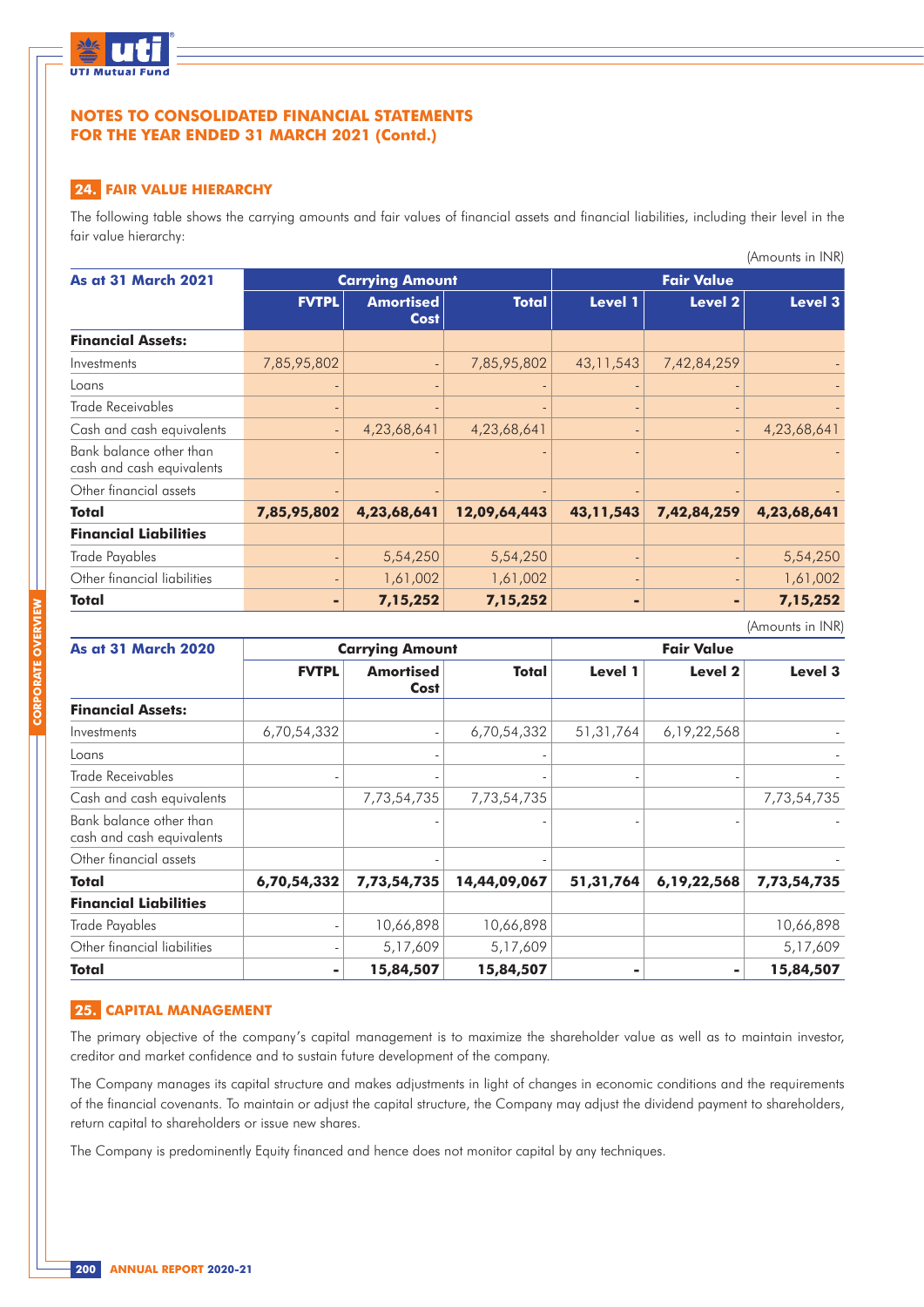# **26.**

The following table shows an analysis of assets & liabilities analysed according to when they are expected to be recovered or settled (Amounts in INR)

| <b>Particulars</b>                                                                        |                            | ויי וווי טוווטטוווי ק<br><b>As at 31 March 2021</b> |              |  |  |
|-------------------------------------------------------------------------------------------|----------------------------|-----------------------------------------------------|--------------|--|--|
|                                                                                           | <b>Within 12</b><br>months | After 12<br>months                                  | <b>Total</b> |  |  |
| <b>ASSETS</b>                                                                             |                            |                                                     |              |  |  |
| Investments                                                                               |                            | 7,85,95,802                                         | 7,85,95,802  |  |  |
| <b>Trade Receivables</b>                                                                  |                            |                                                     |              |  |  |
| Cash and Cash Equivalents                                                                 | 4,23,68,641                |                                                     | 4,23,68,641  |  |  |
| Bank balance other than cash and cash equivalents                                         |                            |                                                     |              |  |  |
| Loans                                                                                     |                            |                                                     |              |  |  |
| <b>Other Financial Assets</b>                                                             |                            |                                                     |              |  |  |
| Current tax assets (net)                                                                  |                            | 6,79,446                                            | 6,79,446     |  |  |
| Property, plant and equipment                                                             |                            |                                                     |              |  |  |
| Other Non Financial assets                                                                | 27,612                     |                                                     | 27,612       |  |  |
| <b>Total Assets</b>                                                                       | 4,23,96,253                | 7,92,75,248                                         | 12,16,71,501 |  |  |
| <b>LIABILITIES</b>                                                                        |                            |                                                     |              |  |  |
| Total outstanding dues of micro and small enterprises                                     |                            |                                                     |              |  |  |
| Total outstanding dues of creditors other than micro enterprises and<br>small enterprises | 5,54,250                   |                                                     | 5,54,250     |  |  |
| Other Financial Liabilities                                                               | 1,61,002                   |                                                     | 1,61,002     |  |  |
| Deferred Tax Liability                                                                    | $\overline{\phantom{a}}$   | 74,87,530                                           | 74,87,530    |  |  |
| Provisions                                                                                |                            | 6,90,000                                            | 6,90,000     |  |  |
| <b>Total Assets</b>                                                                       | 7,15,252                   | 81,77,530                                           | 88,92,782    |  |  |

| <b>Particulars</b>                                                                        | As at 31 March 2020        |                    |              |  |  |
|-------------------------------------------------------------------------------------------|----------------------------|--------------------|--------------|--|--|
|                                                                                           | <b>Within 12</b><br>months | After 12<br>months | Total        |  |  |
| <b>ASSETS</b>                                                                             |                            |                    |              |  |  |
| Investments                                                                               | $\overline{\phantom{a}}$   | 6,70,54,332        | 6,70,54,332  |  |  |
| <b>Trade Receivables</b>                                                                  |                            |                    |              |  |  |
| Cash and Cash Equivalents                                                                 | 7,73,54,735                |                    | 7,73,54,735  |  |  |
| Bank balance other than cash and cash equivalents                                         |                            |                    |              |  |  |
| Loans                                                                                     |                            |                    |              |  |  |
| <b>Other Financial Assets</b>                                                             |                            |                    |              |  |  |
| Current tax assets (net)                                                                  |                            | 5,86,299           | 5,86,299     |  |  |
| Property, plant and equipment                                                             |                            |                    |              |  |  |
| Other Non Financial assets                                                                | 29,855                     |                    | 29,855       |  |  |
| <b>Total Assets</b>                                                                       | 7,73,84,590                | 6,76,40,631        | 14,50,25,221 |  |  |
| <b>LIABILITIES</b>                                                                        |                            |                    |              |  |  |
| Total outstanding dues of micro and small enterprises                                     |                            |                    |              |  |  |
| Total outstanding dues of creditors other than micro enterprises and<br>small enterprises | 10,66,898                  |                    | 10,66,898    |  |  |
| Other Financial Liabilities                                                               | 5,17,609                   |                    | 5,17,609     |  |  |
| Deferred Tax Liability                                                                    |                            | 30,38,161          | 30,38,161    |  |  |
| Provisions                                                                                |                            | 6,48,000           | 6,48,000     |  |  |
| <b>Total Assets</b>                                                                       | 15,84,507                  | 36,86,161          | 52,70,668    |  |  |